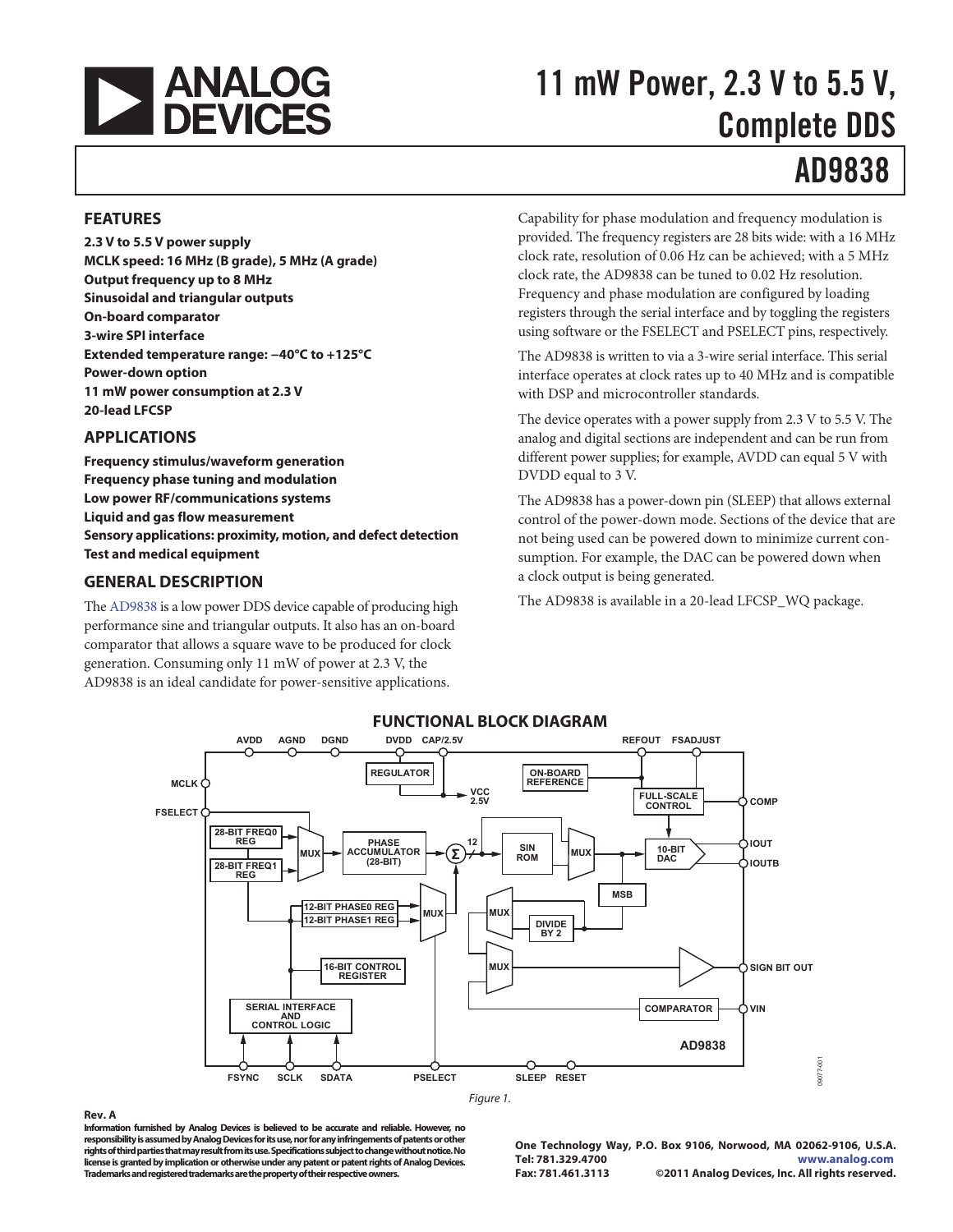# **AD9838\* PRODUCT PAGE QUICK LINKS**

**Last Content Update: 02/23/2017**

## **[COMPARABLE PARTS](http://www.analog.com/parametricsearch/en/11018?doc=AD9838.pdf&p0=1&lsrc=pst)**

View a parametric search of comparable parts.

## **[EVALUATION KITS](http://www.analog.com/ad9838/evalkits?doc=AD9838.pdf&p0=1&lsrc=ek)**

• AD9838 Evaluation Board

## **[DOCUMENTATION](http://www.analog.com/ad9838/documentation?doc=AD9838.pdf&p0=1&lsrc=doc)**

#### **Application Notes**

- AN-1044: Programming the AD5932 for Frequency Sweep and Single Frequency Outputs
- AN-1070: Programming the AD9833/AD9834
- AN-1248: SPI Interface

### **Data Sheet**

• AD9838: 11 mW Power, 2.3 V to 5.5 V, Complete DDS Data Sheet

#### **Technical Books**

• A Technical Tutorial on Digital Signal Synthesis, 1999

#### **User Guides**

• UG-268: Evaluating the AD9838 11 mW Power, 2.3 V to 5.5 V, 16 MHz Complete DDS

## **[SOFTWARE AND SYSTEMS REQUIREMENTS](http://www.analog.com/ad9838/softwarerequirements?doc=AD9838.pdf&p0=1&lsrc=swreq)**

- AD9834 IIO Direct Digital Synthesis Linux Driver
- AD9838 Microcontroller No-OS Driver
- AD9838 FMC-SDP Interposer & Evaluation Board / Xilinx KC705 Reference Design
- BeMicro FPGA Project for AD9838 with Nios driver

## **[DESIGN RESOURCES](http://www.analog.com/ad9838/designsources?doc=AD9838.pdf&p0=1&lsrc=dr)**

- AD9838 Material Declaration
- PCN-PDN Information
- Quality And Reliability
- Symbols and Footprints

## **[DISCUSSIONS](http://www.analog.com/ad9838/discussions?doc=AD9838.pdf&p0=1&lsrc=disc)**

View all AD9838 EngineerZone Discussions.

## **[SAMPLE AND BUY](http://www.analog.com/ad9838/sampleandbuy?doc=AD9838.pdf&p0=1&lsrc=sb)**

Visit the product page to see pricing options.

## **[TECHNICAL SUPPORT](http://www.analog.com/support/technical-support.html?doc=AD9838.pdf&p0=1&lsrc=techs)**

Submit a technical question or find your regional support number.

### **[DOCUMENT FEEDBACK](https://form.analog.com/Form_Pages/feedback/documentfeedback.aspx?doc=AD9838.pdf&product=AD9838&p0=1&lsrc=dfs)**

Submit feedback for this data sheet.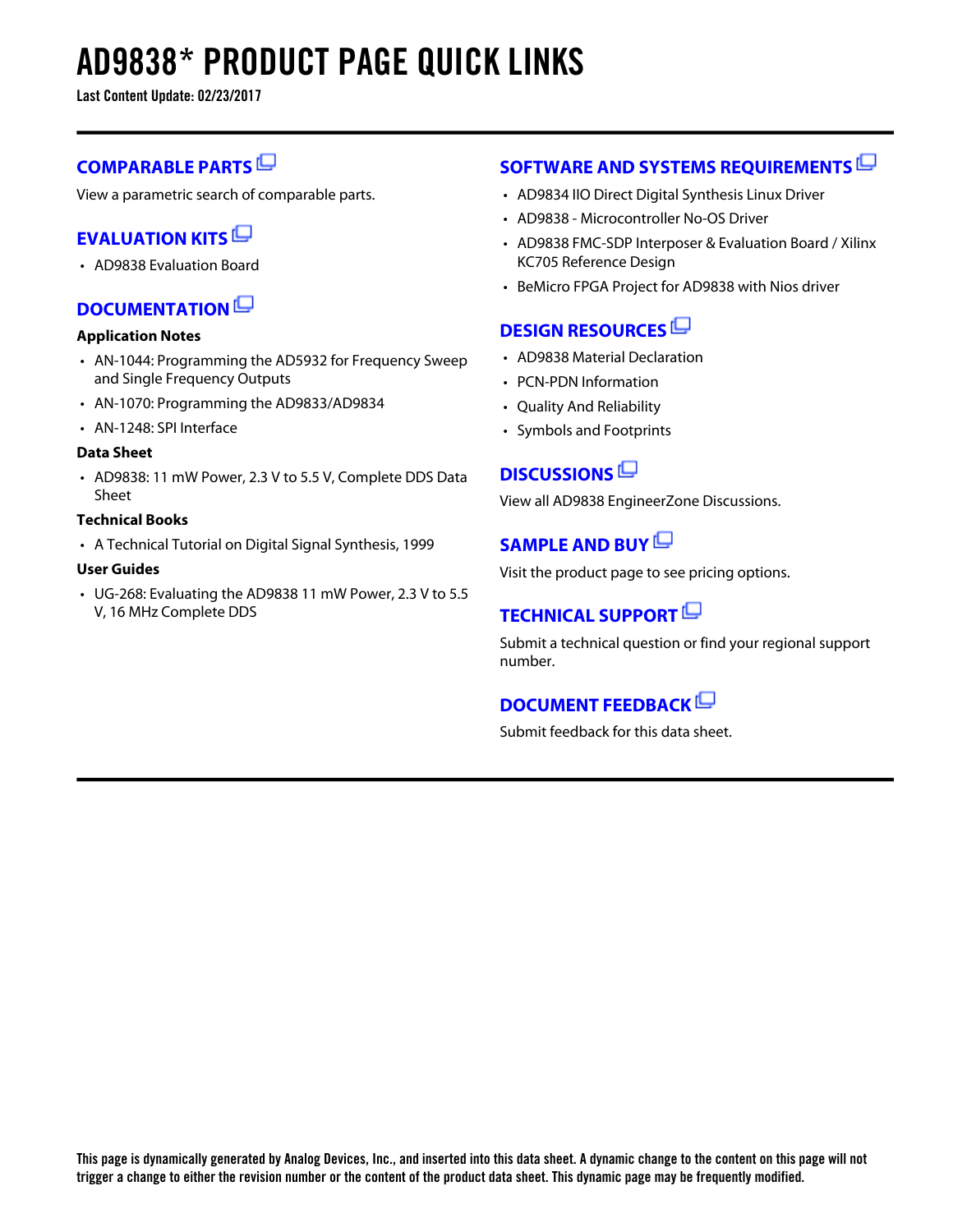## **TABLE OF CONTENTS**

### **REVISION HISTORY**

| $4/11$ -Rev. 0 to Rev. A |  |  |  |  |
|--------------------------|--|--|--|--|
|                          |  |  |  |  |
|                          |  |  |  |  |
|                          |  |  |  |  |
|                          |  |  |  |  |

#### 4/11-Revision 0: Initial Version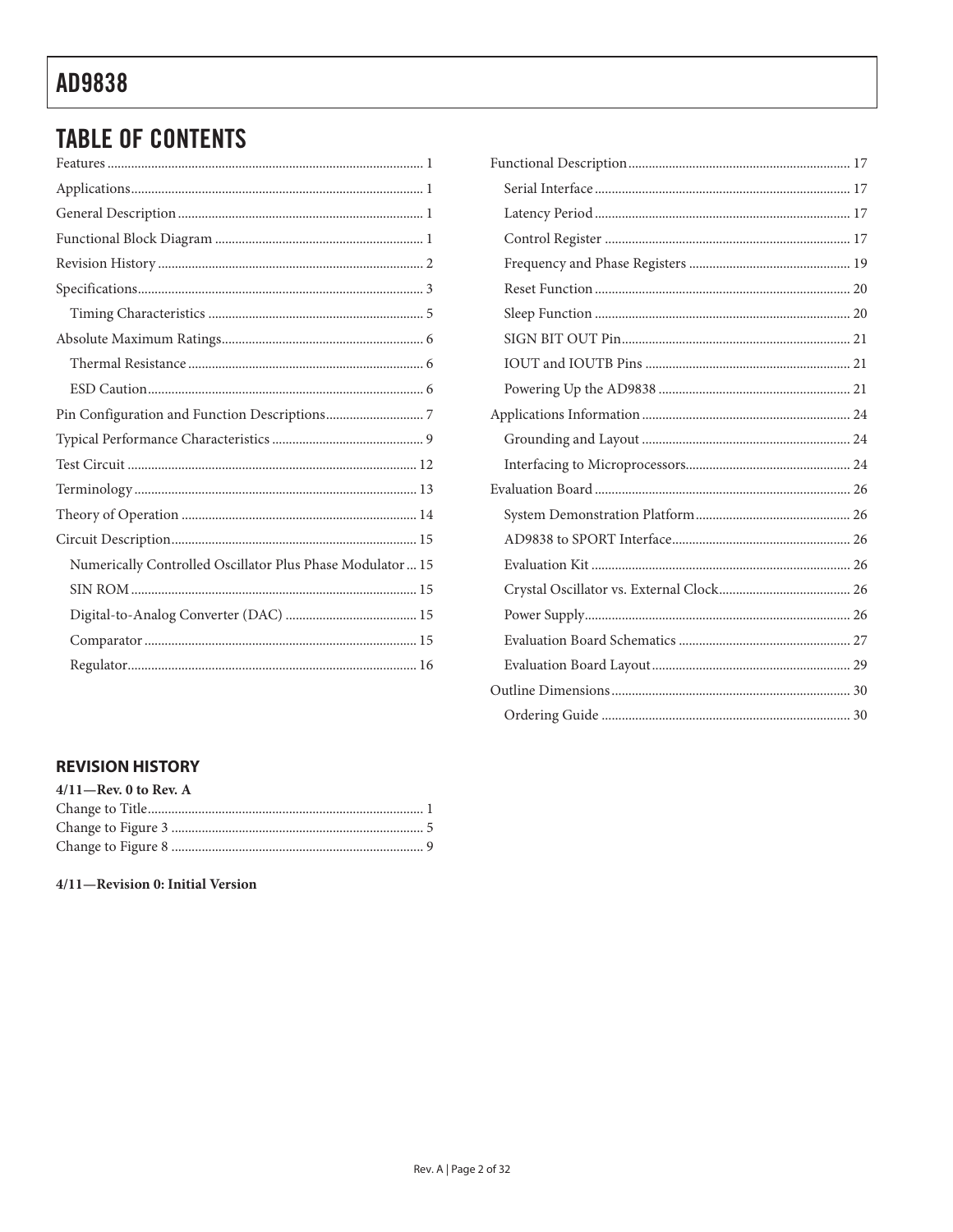## **SPECIFICATIONS**

 $AVDD = DVD = 2.3 V$  to 5.5 V,  $AGND = DGND = 0 V$ ,  $T_A = T_{MIN}$  to  $T_{MAX}$ ,  $R_{SET} = 6.8 k\Omega$ ,  $R_{LOAD} = 200 \Omega$  for IOUT and IOUTB, unless otherwise noted.

| Table 1.                               |      |              |              |             |                                                      |
|----------------------------------------|------|--------------|--------------|-------------|------------------------------------------------------|
| Parameter <sup>1</sup>                 | Min  | <b>Typ</b>   | Max          | <b>Unit</b> | <b>Test Conditions/Comments</b>                      |
| SIGNAL DAC SPECIFICATIONS              |      |              |              |             |                                                      |
| Resolution                             |      | 10           |              | <b>Bits</b> |                                                      |
| <b>Update Rate</b>                     |      |              |              |             |                                                      |
| A Grade                                |      |              | 5            | <b>MSPS</b> |                                                      |
| <b>B</b> Grade                         |      |              | 16           | <b>MSPS</b> |                                                      |
| <b>IOUT Full Scale<sup>2</sup></b>     |      | 3.0          |              | mA          |                                                      |
| VOUT Maximum                           |      | 0.6          |              | V           |                                                      |
| V <sub>OUT</sub> Minimum               |      | 30           |              | mV          |                                                      |
| Output Compliance <sup>3</sup>         |      |              | 0.8          | V           |                                                      |
| DC Accuracy                            |      |              |              |             |                                                      |
| Integral Nonlinearity (INL)            |      | ±1           |              | <b>LSB</b>  |                                                      |
| <b>Differential Nonlinearity (DNL)</b> |      | ±0.5         |              | <b>LSB</b>  |                                                      |
| <b>DDS SPECIFICATIONS</b>              |      |              |              |             |                                                      |
| <b>Dynamic Specifications</b>          |      |              |              |             |                                                      |
| Signal-to-Noise Ratio (SNR)            |      |              |              |             |                                                      |
| A Grade                                |      | $-63$        |              | dB          | $f_{MCLK} = 5 MHz$ , $f_{OUT} = f_{MCLK}/4096$       |
| <b>B</b> Grade                         |      | $-64$        |              | dB          | $f_{MCLK}$ = 16 MHz, $f_{OUT}$ = $f_{MCLK}/4096$     |
| <b>Total Harmonic Distortion (THD)</b> |      |              |              |             |                                                      |
| A Grade                                |      | $-64$        |              | dBc         | $f_{MCLK} = 5 MHz$ , $f_{OUT} = f_{MCLK}/4096$       |
| <b>B</b> Grade                         |      | $-64$        |              | dBc         | $f_{MCLK} = 16 \text{ MHz}, f_{OUT} = f_{MCLK}/4096$ |
| Spurious-Free Dynamic Range (SFDR)     |      |              |              |             |                                                      |
| Wideband (0 to Nyquist)                |      |              |              |             |                                                      |
| A Grade                                |      | $-68$        |              | dBc         | $f_{MCLK} = 5 MHz$ , $f_{OUT} = f_{MCLK}/50$         |
| <b>B</b> Grade                         |      | $-66$        |              | dBc         | $f_{MCLK} = 16 MHz$ , $f_{OUT} = f_{MCLK}/50$        |
| Narrow-Band (±200 kHz)                 |      |              |              |             |                                                      |
| A Grade                                |      | $-97$        |              | dBc         | $f_{MCLK} = 5 MHz$ , $f_{OUT} = f_{MCLK}/50$         |
| <b>B</b> Grade                         |      | $-92$        |              | dBc         | $f_{MCLK} = 16 MHz$ , $f_{OUT} = f_{MCLK}/50$        |
| Clock Feedthrough                      |      |              |              |             |                                                      |
| A Grade                                |      | $-68$        |              | dBc         | $f_{MCLK} = 5$ MHz, $f_{OUT} = reset$                |
| <b>B</b> Grade                         |      | $-65$        |              | dBc         | $f_{MCLK} = 16 MHz$ , $f_{OUT} = reset$              |
| Wake-Up Time                           |      | $\mathbf{1}$ |              | ms          |                                                      |
| <b>COMPARATOR</b>                      |      |              |              |             |                                                      |
| Input Voltage Range                    |      |              | $\mathbf{1}$ | V p-p       | AC-coupled internally                                |
| Input Capacitance                      |      | 10           |              | pF          |                                                      |
| Input High-Pass Cutoff Frequency       |      | 3            |              | MHz         |                                                      |
| Input DC Resistance                    |      | 5            |              | ΜΩ          |                                                      |
| Input Leakage Current                  |      |              | $10\,$       | $\mu A$     |                                                      |
| <b>OUTPUT BUFFER</b>                   |      |              |              |             |                                                      |
| Output Rise/Fall Time                  |      | 12           |              | ns          | Using a 15 pF load                                   |
| Output Jitter                          |      | 120          |              | ps rms      | 3 MHz sine wave 0.6 V p-p                            |
| <b>VOLTAGE REFERENCE</b>               |      |              |              |             |                                                      |
| Internal Reference                     | 1.11 | 1.18         | 1.24         | V           |                                                      |
| REFOUT Output Impedance <sup>4</sup>   |      | 1            |              | $k\Omega$   |                                                      |
| Reference TC                           |      | 100          |              | ppm/°C      |                                                      |
| FSADJUST Voltage                       |      | 1.14         |              | V           |                                                      |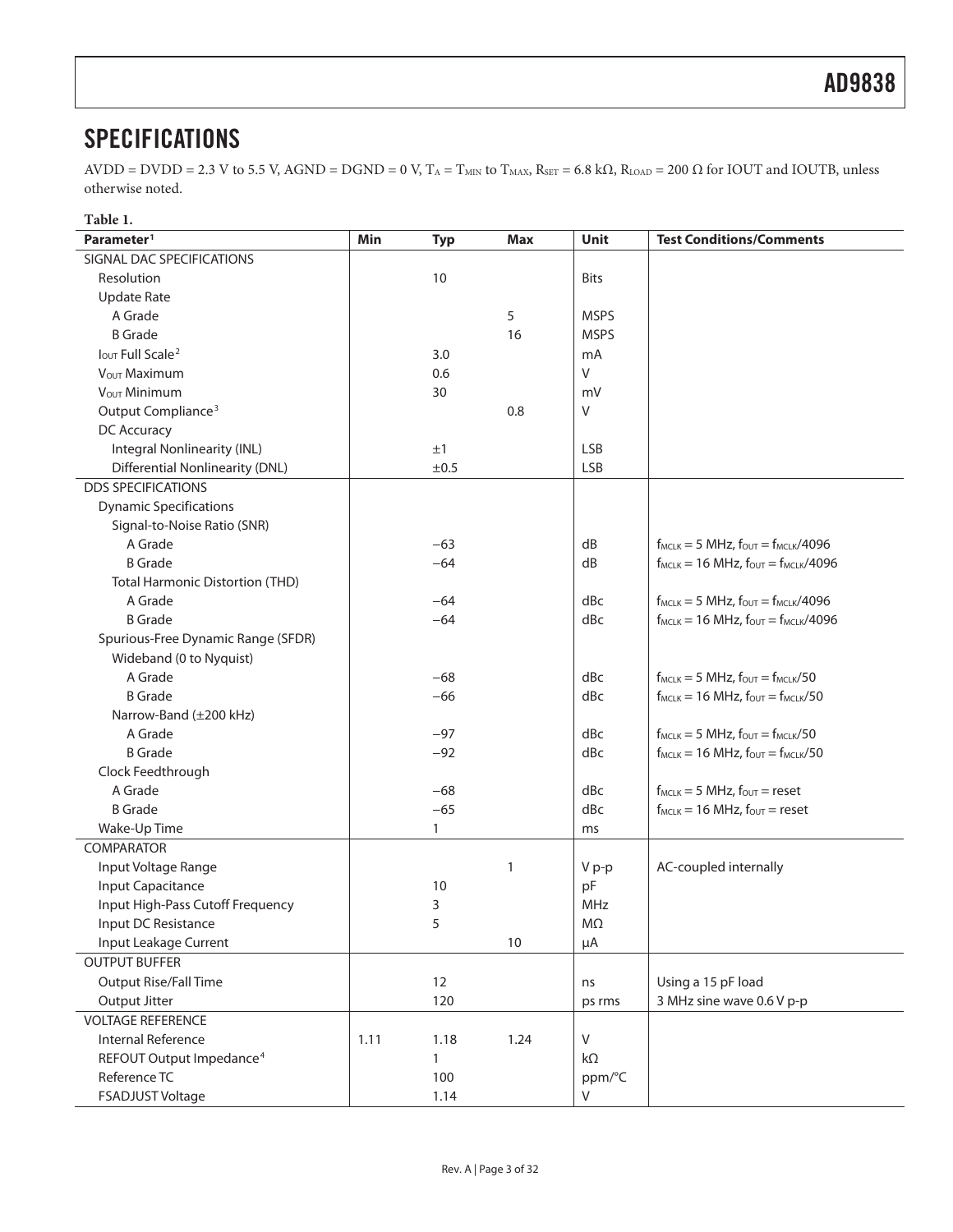| Parameter <sup>1</sup>                            | Min | <b>Typ</b> | Max            | <b>Unit</b> | <b>Test Conditions/Comments</b>                      |
|---------------------------------------------------|-----|------------|----------------|-------------|------------------------------------------------------|
| <b>LOGIC INPUTS</b>                               |     |            |                |             |                                                      |
| Input High Voltage, VINH                          | 1.7 |            |                | V           | 2.3 V to 2.7 V power supply                          |
|                                                   | 2.0 |            |                | $\vee$      | 2.7 V to 3.6 V power supply                          |
|                                                   | 2.8 |            |                | $\vee$      | 4.5 V to 5.5 V power supply                          |
| <b>Input Low Voltage, VINL</b>                    |     |            | 0.6            | $\vee$      | 2.3 V to 2.7 V power supply                          |
|                                                   |     |            | 0.7            | V           | 2.7 V to 3.6 V power supply                          |
|                                                   |     |            | 0.8            | V           | 4.5 V to 5.5 V power supply                          |
| Input Current, I <sub>INH</sub> /I <sub>INL</sub> |     |            | 10             | μA          |                                                      |
| Input Capacitance, CIN                            |     | 3          |                | pF          |                                                      |
| <b>POWER SUPPLIES</b>                             |     |            |                |             |                                                      |
| <b>AVDD</b>                                       | 2.3 |            | 5.5            | V           | $f_{MCLK} = 16 \text{ MHz}, f_{OUT} = f_{MCLK}/4096$ |
| <b>DVDD</b>                                       | 2.3 |            | 5.5            | V           |                                                      |
| $A^5$                                             |     | 3.7        | 5              | mA          |                                                      |
| $\text{I}_{\text{DD}}^5$                          |     |            |                |             | I <sub>DD</sub> code dependent; see Figure 7         |
| A Grade                                           |     | 0.9        | $\overline{2}$ | mA          |                                                      |
| <b>B</b> Grade                                    |     | 1.2        | 2.4            | mA          |                                                      |
| $I_{AA} + I_{DD}$ <sup>5</sup>                    |     |            |                |             | See Figure 6                                         |
| A Grade                                           |     | 4.6        | 7              | mA          |                                                      |
| <b>B</b> Grade                                    |     | 4.9        | 7.4            | mA          |                                                      |
| Low Power Sleep Mode                              |     |            |                |             | DAC powered down; see Table 17                       |
| A Grade                                           |     | 0.4        |                | mA          |                                                      |
| <b>B</b> Grade                                    |     | 0.4        |                | mA          |                                                      |

<sup>1</sup> Operating temperature range is –40°C to +125°C; typical specifications are at 25°C.<br><sup>2</sup> For compliance with the specified load of 200 Ω, l<sub>our</sub> full scale should not exceed 4 mA.<br><sup>3</sup> Guaranteed by design.<br><sup>4</sup> Applies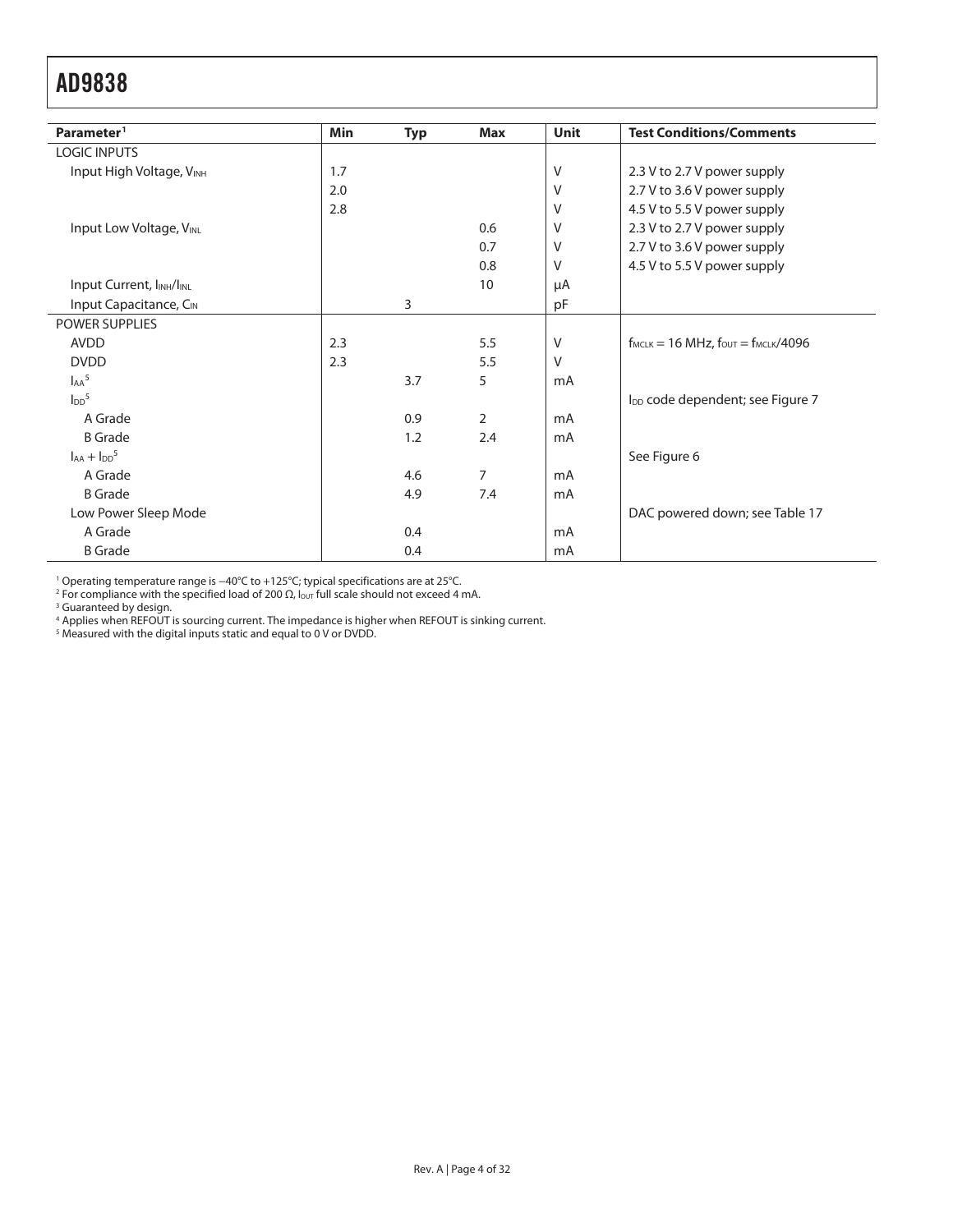### **TIMING CHARACTERISTICS**

 $\mathrm{DVDD}$  = 2.3 V to 5.5 V, AGND = DGND = 0 V, unless otherwise noted.

| Table 2.               |                                                    |             |                                                     |
|------------------------|----------------------------------------------------|-------------|-----------------------------------------------------|
| Parameter <sup>1</sup> | <b>Limit at T<sub>MIN</sub> to T<sub>MAX</sub></b> | <b>Unit</b> | <b>Description</b>                                  |
| $t_1$                  | 200/62.5                                           | ns min      | MCLK period (5 MHz/16 MHz)                          |
| t <sub>2</sub>         | 80/26                                              | ns min      | MCLK high duration (5 MHz/16 MHz)                   |
| t <sub>3</sub>         | 80/26                                              | ns min      | MCLK low duration (5 MHz/16 MHz)                    |
| t4                     | 25                                                 | ns min      | SCLK period                                         |
| t <sub>5</sub>         | 10                                                 | ns min      | <b>SCLK high duration</b>                           |
| t <sub>6</sub>         | 10                                                 | ns min      | <b>SCLK</b> low duration                            |
| t <sub>7</sub>         | 5                                                  | ns min      | FSYNC to SCLK falling edge setup time               |
| t <sub>8</sub>         | 10                                                 | ns min      | SCLK falling edge to FSYNC rising edge time         |
|                        | $t_4 - 5$                                          | ns max      |                                                     |
| t9                     | כ                                                  | ns min      | Data setup time                                     |
| $t_{10}$               | 3                                                  | ns min      | Data hold time                                      |
| $t_{11}$               | 8                                                  | ns min      | FSELECT, PSELECT setup time before MCLK rising edge |
| $t_{11A}$              | 8                                                  | ns min      | FSELECT, PSELECT setup time after MCLK rising edge  |
| $t_{12}$               | 5                                                  | ns min      | SCLK high to FSYNC falling edge setup time          |

<sup>1</sup> Guaranteed by design; not production tested.

#### **Timing Diagrams**

 $\overline{a}$ 



Figure 2. Master Clock



Figure 4. Serial Timing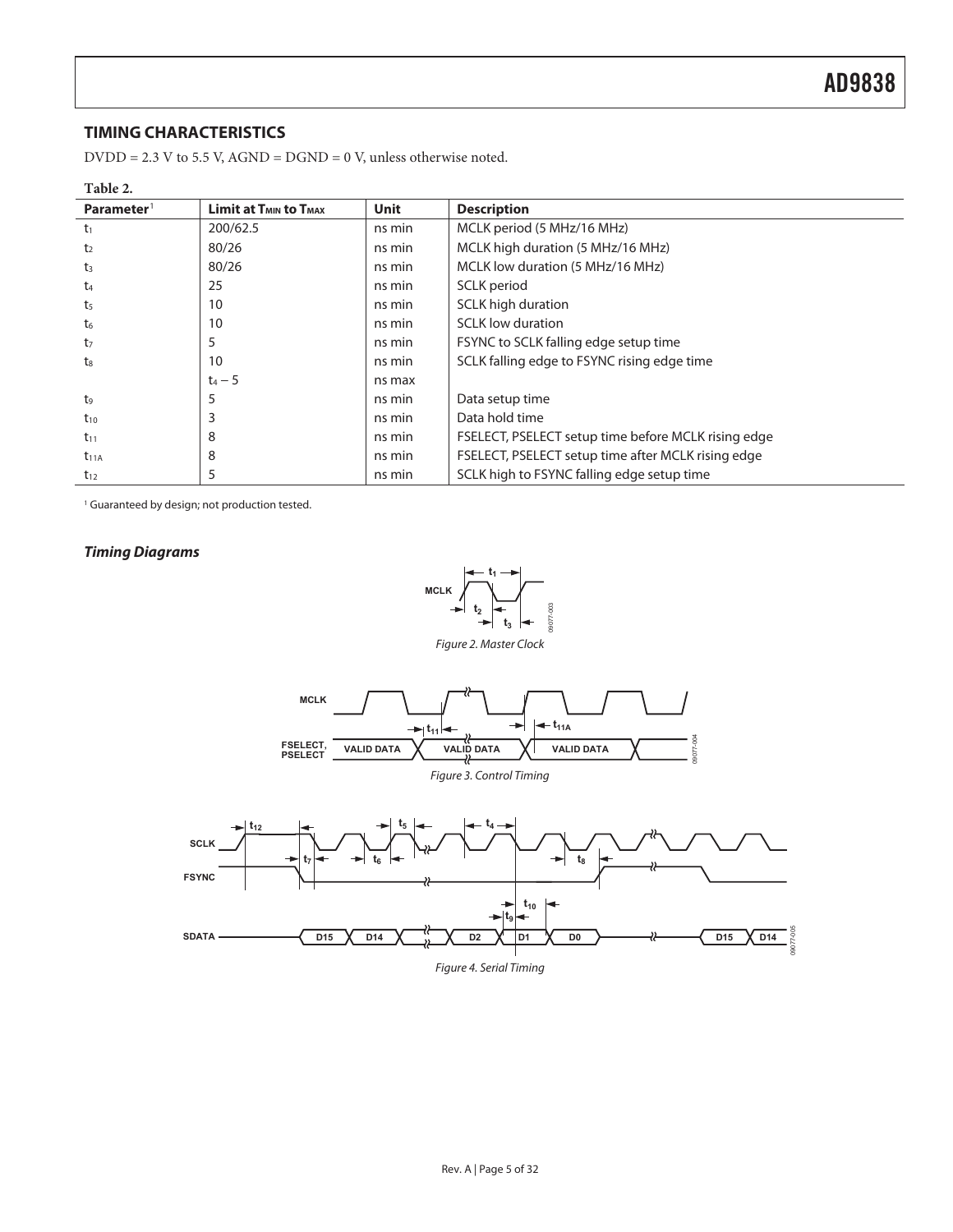## ABSOLUTE MAXIMUM RATINGS

 $T_A = 25$ °C, unless otherwise noted.

#### **Table 3.**

| Parameter                            | Rating                              |
|--------------------------------------|-------------------------------------|
| AVDD to AGND                         | $-0.3$ V to $+6$ V                  |
| DVDD to DGND                         | $-0.3 V$ to $+6 V$                  |
| AVDD to DVDD                         | $-0.3$ V to $+0.3$ V                |
| AGND to DGND                         | $-0.3$ V to $+0.3$ V                |
| CAP/2.5V                             | 2.75V                               |
| Digital I/O Voltage to DGND          | $-0.3$ V to DVDD + 0.3 V            |
| Analog I/O Voltage to AGND           | $-0.3$ V to AVDD + 0.3 V            |
| Operating Temperature Range          |                                     |
| Industrial (B Version)               | $-40^{\circ}$ C to $+125^{\circ}$ C |
| Storage Temperature Range            | $-65^{\circ}$ C to $+150^{\circ}$ C |
| <b>Maximum Junction Temperature</b>  | $150^{\circ}$ C                     |
| Lead Temperature, Soldering (10 sec) | $300^{\circ}$ C                     |
| IR Reflow, Peak Temperature          | $220^{\circ}$ C                     |
| Reflow Soldering (Pb Free)           |                                     |
| Peak Temperature                     | $260^{\circ}$ C (+0/-5)             |
| Time at Peak Temperature             | 10 sec to 40 sec                    |

Stresses above those listed under Absolute Maximum Ratings may cause permanent damage to the device. This is a stress rating only; functional operation of the device at these or any other conditions above those indicated in the operational section of this specification is not implied. Exposure to absolute maximum rating conditions for extended periods may affect device reliability.

### **THERMAL RESISTANCE**

 $\theta_{IA}$  is specified for the worst-case conditions, that is, a device soldered in a circuit board for surface-mount packages.

#### **Table 4. Thermal Resistance**

| Package Type                | Өл   | $\theta$ Jc | Unit |
|-----------------------------|------|-------------|------|
| 20-Lead LFCSP WO (CP-20-10) | 49.5 | 5.3         | /W   |

#### **ESD CAUTION**



ESD (electrostatic discharge) sensitive device. Charged devices and circuit boards can discharge without detection. Although this product features patented or proprietary protection circuitry, damage may occur on devices subjected to high energy ESD. Therefore, proper ESD precautions should be taken to avoid performance degradation or loss of functionality.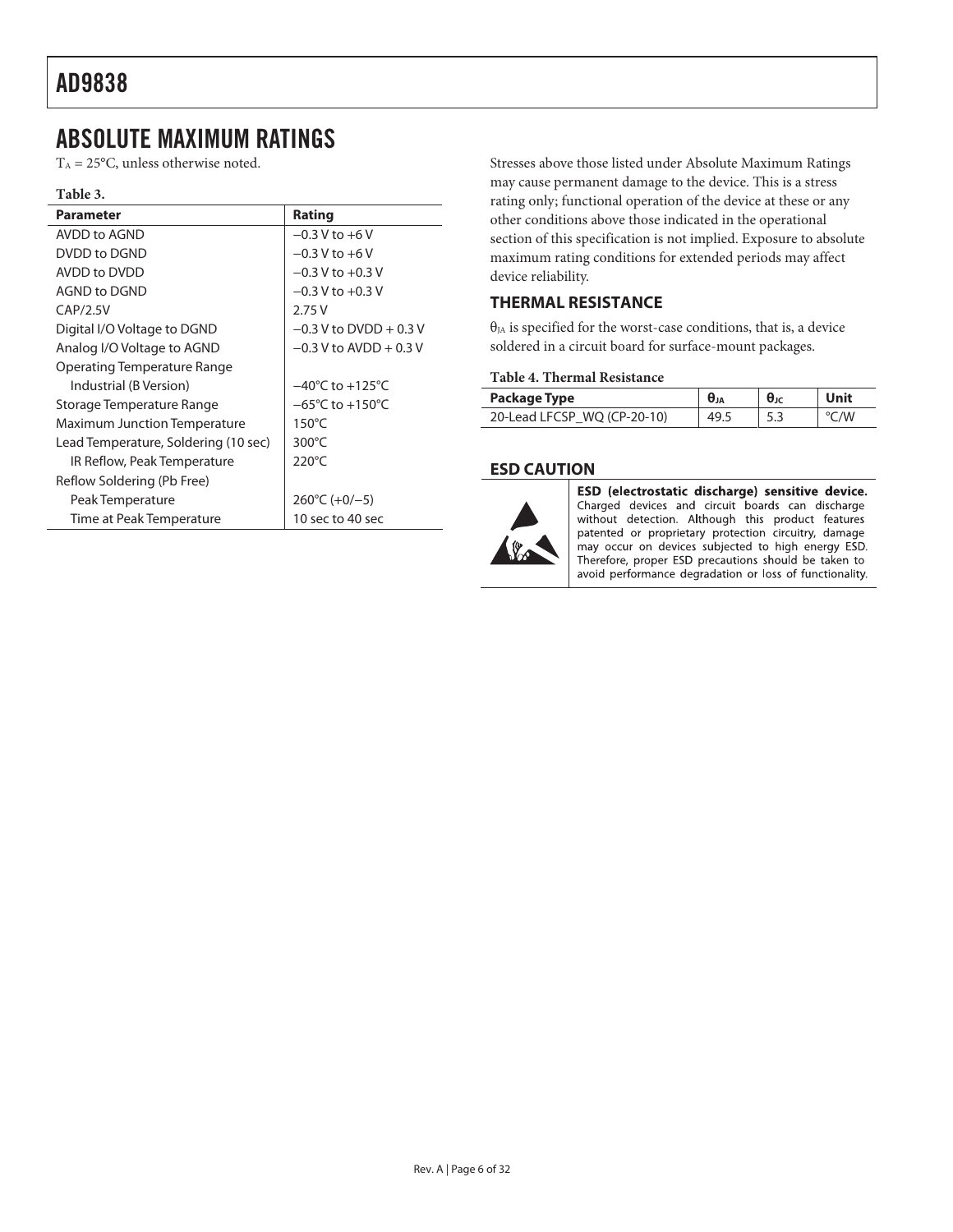## PIN CONFIGURATION AND FUNCTION DESCRIPTIONS



Figure 5. Pin Configuration

#### **Table 5. Pin Function Descriptions**

| Pin No. | <b>Mnemonic</b>       | <b>Description</b>                                                                                                                                                                                                                                                                                                                                    |
|---------|-----------------------|-------------------------------------------------------------------------------------------------------------------------------------------------------------------------------------------------------------------------------------------------------------------------------------------------------------------------------------------------------|
|         | <b>AVDD</b>           | Positive Power Supply for the Analog Section. AVDD can have a value from 2.3 V to 5.5 V. A 0.1 µF decoupling<br>capacitor should be connected between AVDD and AGND.                                                                                                                                                                                  |
| 2       | <b>DVDD</b>           | Positive Power Supply for the Digital Section. DVDD can have a value from 2.3 V to 5.5 V. A 0.1 µF decoupling<br>capacitor should be connected between DVDD and DGND.                                                                                                                                                                                 |
| 3       | CAP/2.5V              | The digital circuitry operates from a 2.5 V power supply. This 2.5 V is generated from DVDD using an on-board<br>regulator when DVDD exceeds 2.7 V. The regulator reguires a decoupling capacitor of 100 nF typical, which is<br>connected from CAP/2.5V to DGND. If DVDD is less than or equal to 2.7 V, CAP/2.5V should be shorted to DVDD.         |
| 4       | <b>DGND</b>           | Digital Ground.                                                                                                                                                                                                                                                                                                                                       |
| 5       | <b>MCLK</b>           | Digital Clock Input. DDS output frequencies are expressed as a binary fraction of the frequency of MCLK. The<br>output frequency accuracy and phase noise are determined by this clock.                                                                                                                                                               |
| 6       | <b>FSELECT</b>        | Frequency Select Input. FSELECT controls which frequency register, FREQ0 or FREQ1, is used in the phase<br>accumulator. The frequency register to be used can be selected using the FSELECT pin or the FSEL bit. When<br>the FSEL bit is used to select the frequency register, the FSELECT pin should be tied to CMOS high or low.                   |
| 7       | <b>PSELECT</b>        | Phase Select Input. PSELECT controls which phase register, PHASE0 or PHASE1, is added to the phase accumulator<br>output. The phase register to be used can be selected using the PSELECT pin or the PSEL bit. When the PSEL bit<br>is used to select the phase register, the PSELECT pin should be tied to CMOS high or low.                         |
| 8       | <b>RESET</b>          | Active High Digital Input. This pin resets the appropriate internal registers to 0 (this corresponds to an analog<br>output of midscale). RESET does not affect any of the addressable registers.                                                                                                                                                     |
| 9       | <b>SLEEP</b>          | Active High Digital Input. When this pin is high, the DAC is powered down. This pin has the same function as<br>the SLEEP12 control bit.                                                                                                                                                                                                              |
| 10      | <b>SDATA</b>          | Serial Data Input. The 16-bit serial data-word is applied to this input.                                                                                                                                                                                                                                                                              |
| 11      | <b>SCLK</b>           | Serial Clock Input. Data is clocked into the AD9838 on each falling edge of SCLK.                                                                                                                                                                                                                                                                     |
| 12      | <b>FSYNC</b>          | Active Low Control Input. FSYNC is the frame synchronization signal for the input data. When FSYNC is taken<br>low, the internal logic is informed that a new word is being loaded into the device.                                                                                                                                                   |
| 13      | <b>SIGN BIT OUT</b>   | Logic Output. The comparator output is available on this pin or, alternatively, the MSB from the NCO can be<br>output on this pin. Setting the OPBITEN bit in the control register to 1 enables this output pin. The SIGN/PIB bit<br>determines whether the comparator output or the MSB from the NCO is output on this pin.                          |
| 14      | <b>VIN</b>            | Input to Comparator. The comparator can be used to generate a square wave from the sinusoidal DAC output.<br>The DAC output should be filtered appropriately before it is applied to the comparator to reduce jitter. When<br>the OPBITEN and SIGN/PIB bits in the control register are set to 1, the comparator input is connected to VIN.           |
| 15      | <b>AGND</b>           | Analog Ground.                                                                                                                                                                                                                                                                                                                                        |
| 16, 17  | IOUT,<br><b>IOUTB</b> | Current Output. This is a high impedance current source. A load resistor of nominally 200 $\Omega$ should be connected<br>between IOUT and AGND. IOUTB should be tied to AGND through an external load resistor of 200 $\Omega$ , but it can<br>be tied directly to AGND. A 20 pF capacitor to AGND is also recommended to prevent clock feedthrough. |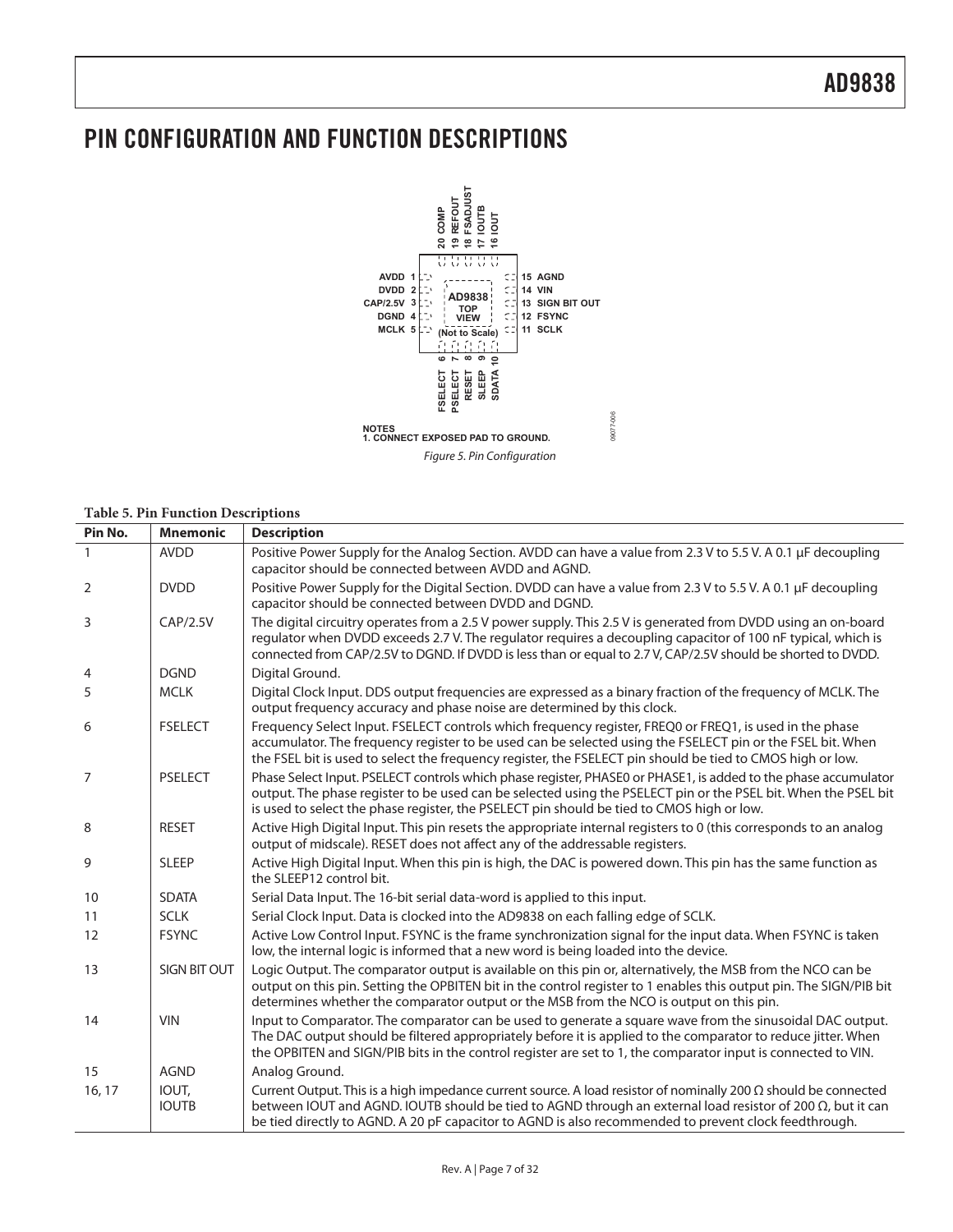| Pin No. | <b>Mnemonic</b> | <b>Description</b>                                                                                                                                                                                                                                                                                              |
|---------|-----------------|-----------------------------------------------------------------------------------------------------------------------------------------------------------------------------------------------------------------------------------------------------------------------------------------------------------------|
| 18      | <b>FSADJUST</b> | Full-Scale Adjust Control. A resistor ( $R_{\text{SET}}$ ) is connected between this pin and AGND to determine the magnitude<br>of the full-scale DAC current. The relationship between R <sub>SET</sub> and the full-scale current is as follows:<br>$IOUT$ FULL SCALE = 18 $\times$ FSADJUST/R <sub>SET</sub> |
|         |                 | $FSADJUST = 1.14 V$ nominal, $R_{SET} = 6.8 k\Omega$ typical                                                                                                                                                                                                                                                    |
| 19      | <b>REFOUT</b>   | Voltage Reference Output. The AD9838 has an internal 1.20 V reference that is available at this pin.                                                                                                                                                                                                            |
| 20      | <b>COMP</b>     | DAC Bias Pin. This pin is used for decoupling the DAC bias voltage.                                                                                                                                                                                                                                             |
|         | EP              | Exposed Pad. Connect the exposed pad to ground.                                                                                                                                                                                                                                                                 |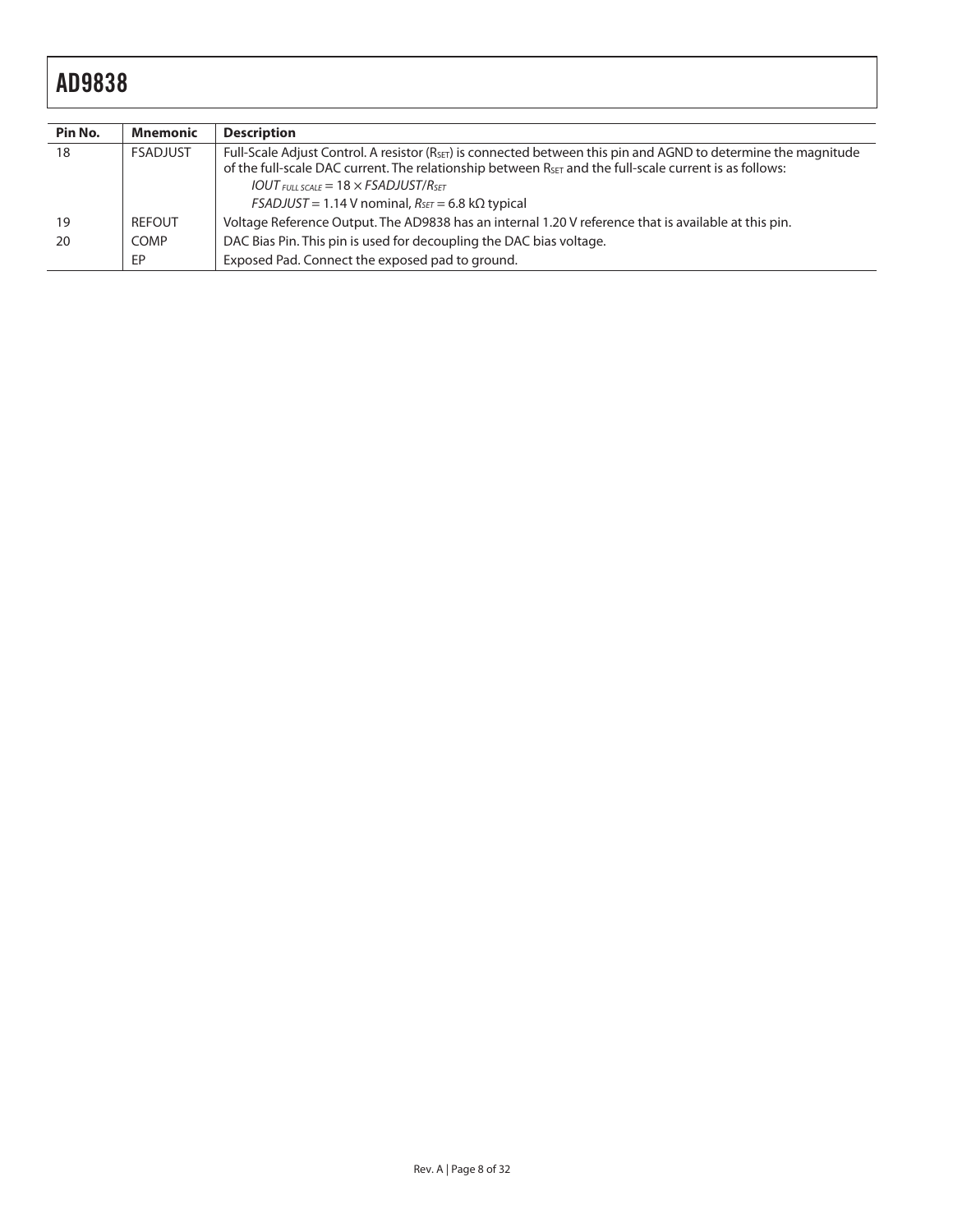## TYPICAL PERFORMANCE CHARACTERISTICS



Figure 6. Typical Current Consumption (I<sub>DD</sub> + I<sub>AA</sub>) vs. MCLK Frequency for  $f_{OUT} = MCLK/10$ 



Figure 7. Typical Current Consumption (I<sub>DD</sub>) vs. MCLK Frequency for  $f_{OUT} = MCLK/10$ 



Figure 8. Narrow-Band SFDR vs. MCLK Frequency



Figure 9. Wideband SFDR vs. MCLK Frequency





Figure 11. Wake-Up Time vs. Temperature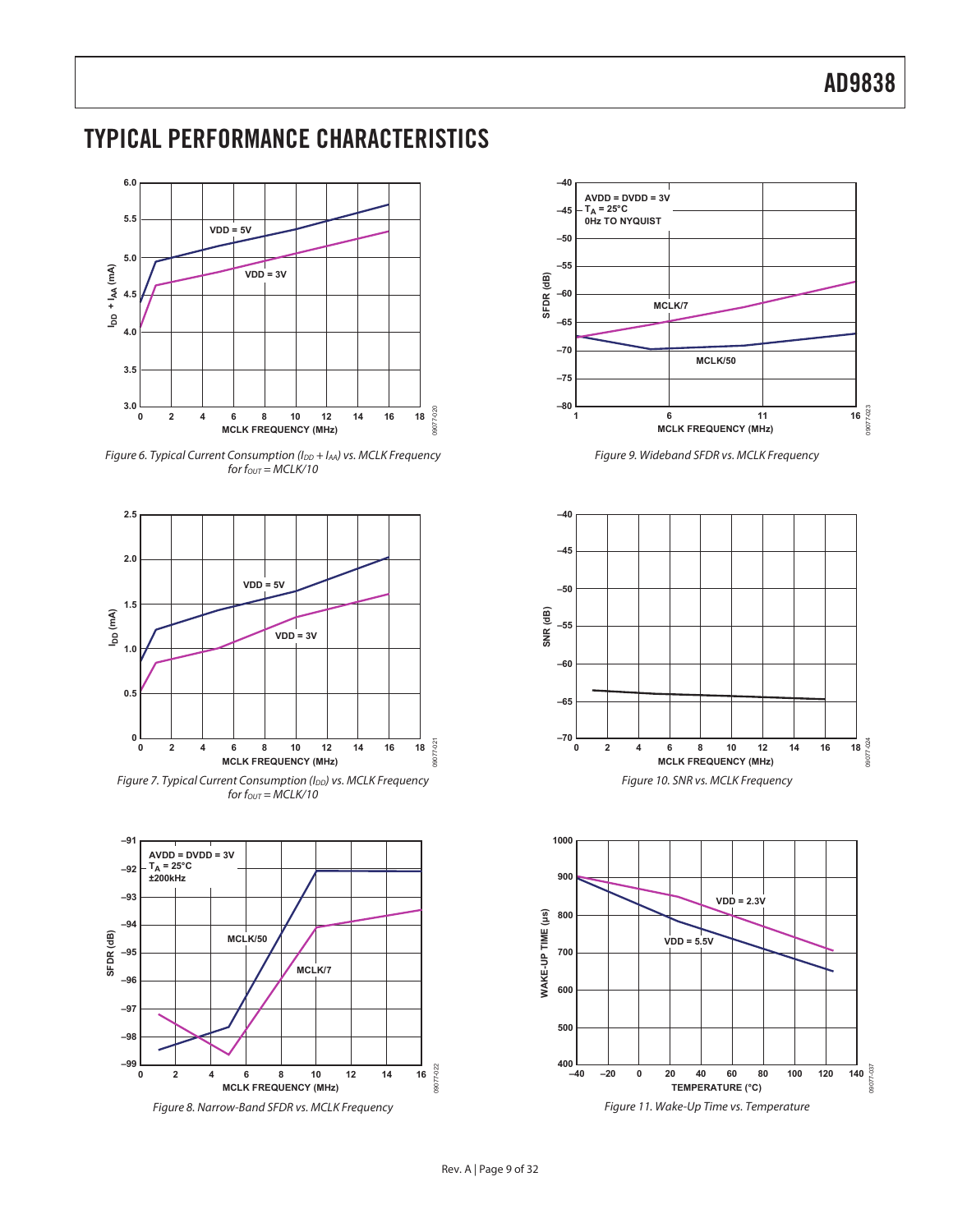



Figure 13. SIGN BIT OUT Pin, Low Level, ISINK = 1 mA



Figure 14. SIGN BIT OUT Pin, High Level, ISINK = 1 mA



Figure 15. Power vs. Frequency,  $f_{MCLK} = 16$  MHz,  $f_{OUT} = 3.8$  kHz, Frequency Word = 0x000FBA9



Figure 16. Power vs. Frequency,  $f_{MCLK} = 5$  MHz,  $f_{OUT} = 1.2$  kHz, Frequency Word = 0x000FBA9



Figure 17. Power vs. Frequency,  $f_{MCLK} = 5$  MHz,  $f_{OUT} = 0.714$  MHz =  $f_{MCLK}/7$ , Frequency Word = 0x2492492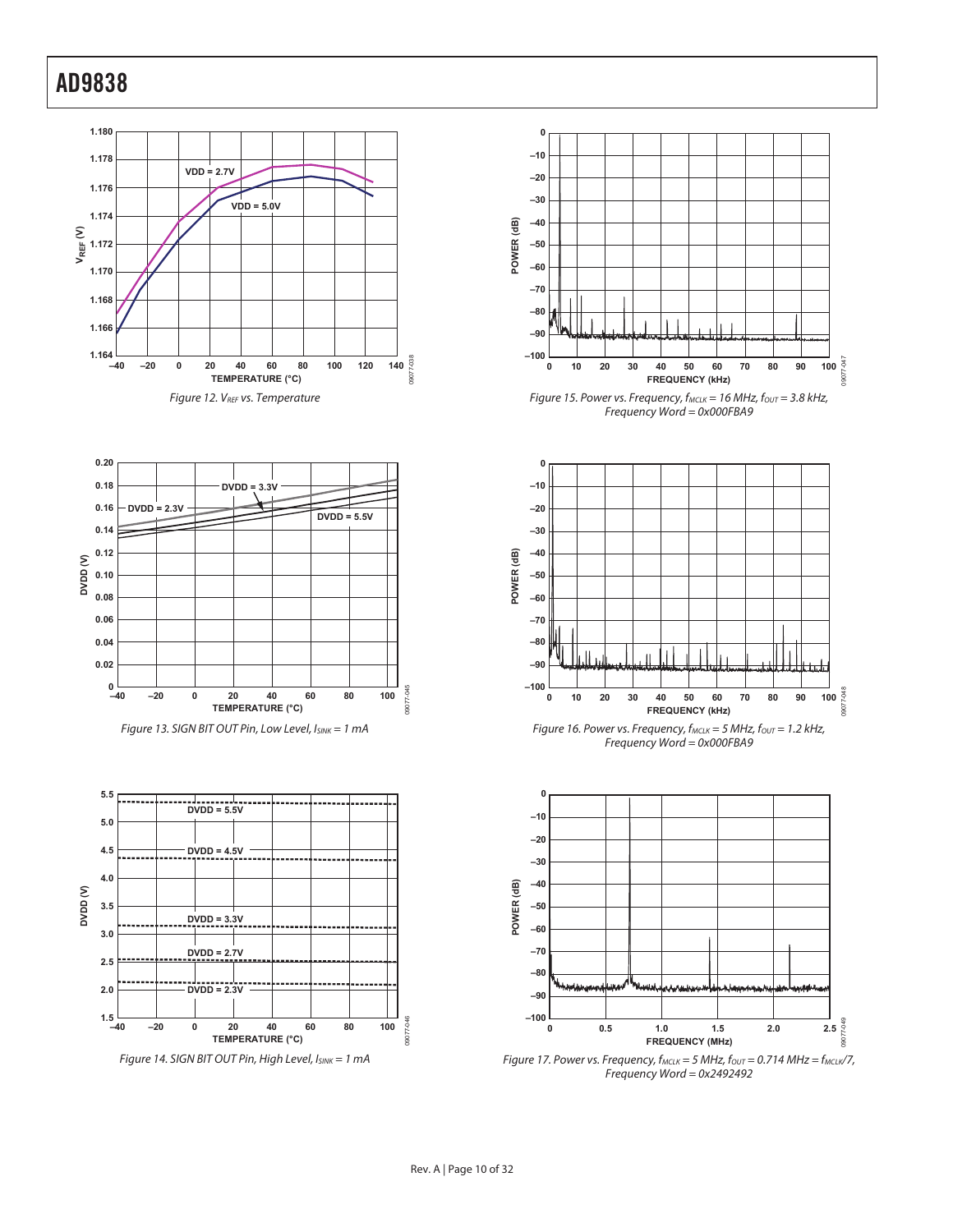

Figure 18. Power vs. Frequency,  $f_{MCLK} = 16$  MHz,  $f_{OUT} = 2.28$  MHz, Frequency Word = 0x2492492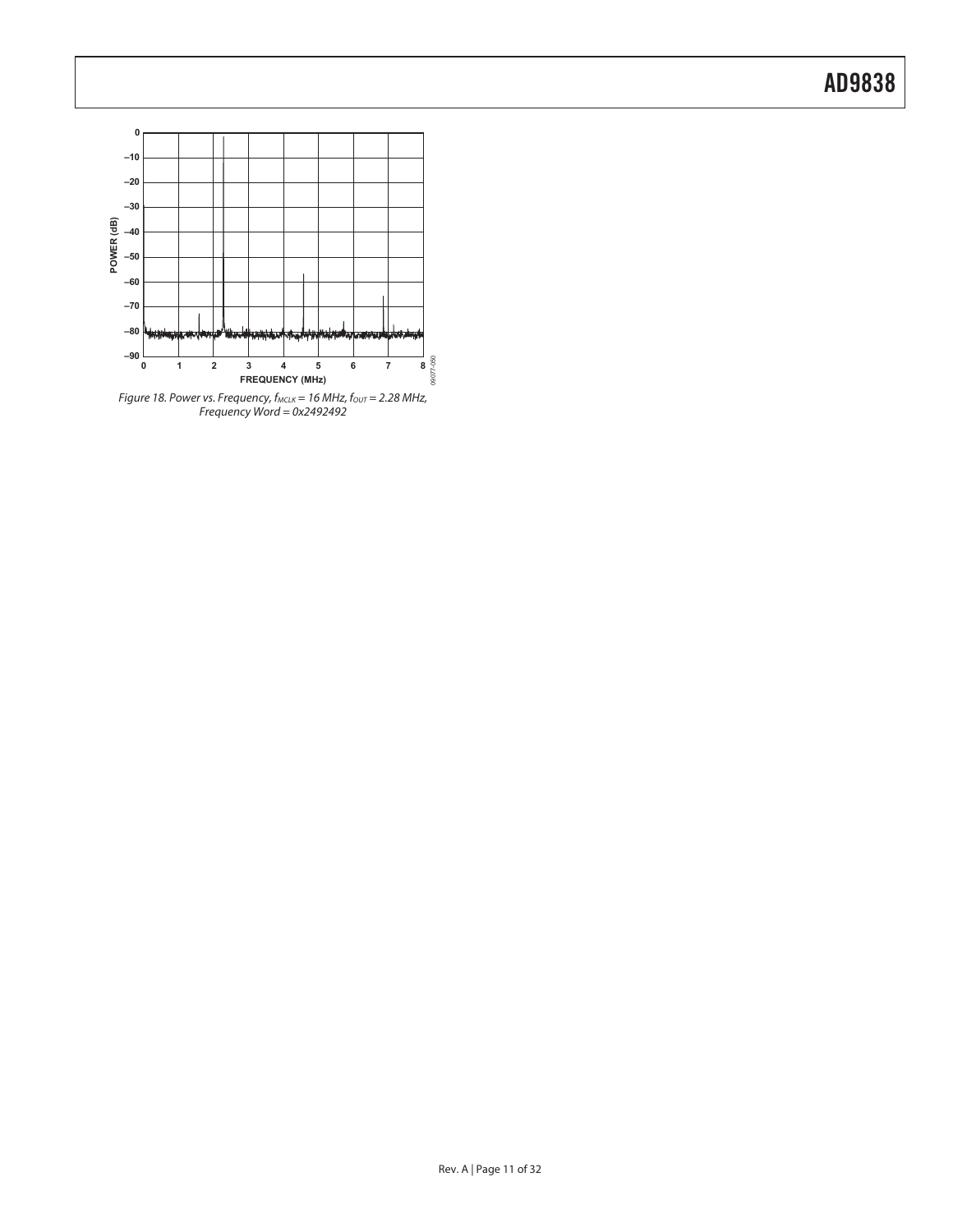## TEST CIRCUIT



Figure 19. Test Circuit Used to Test Specifications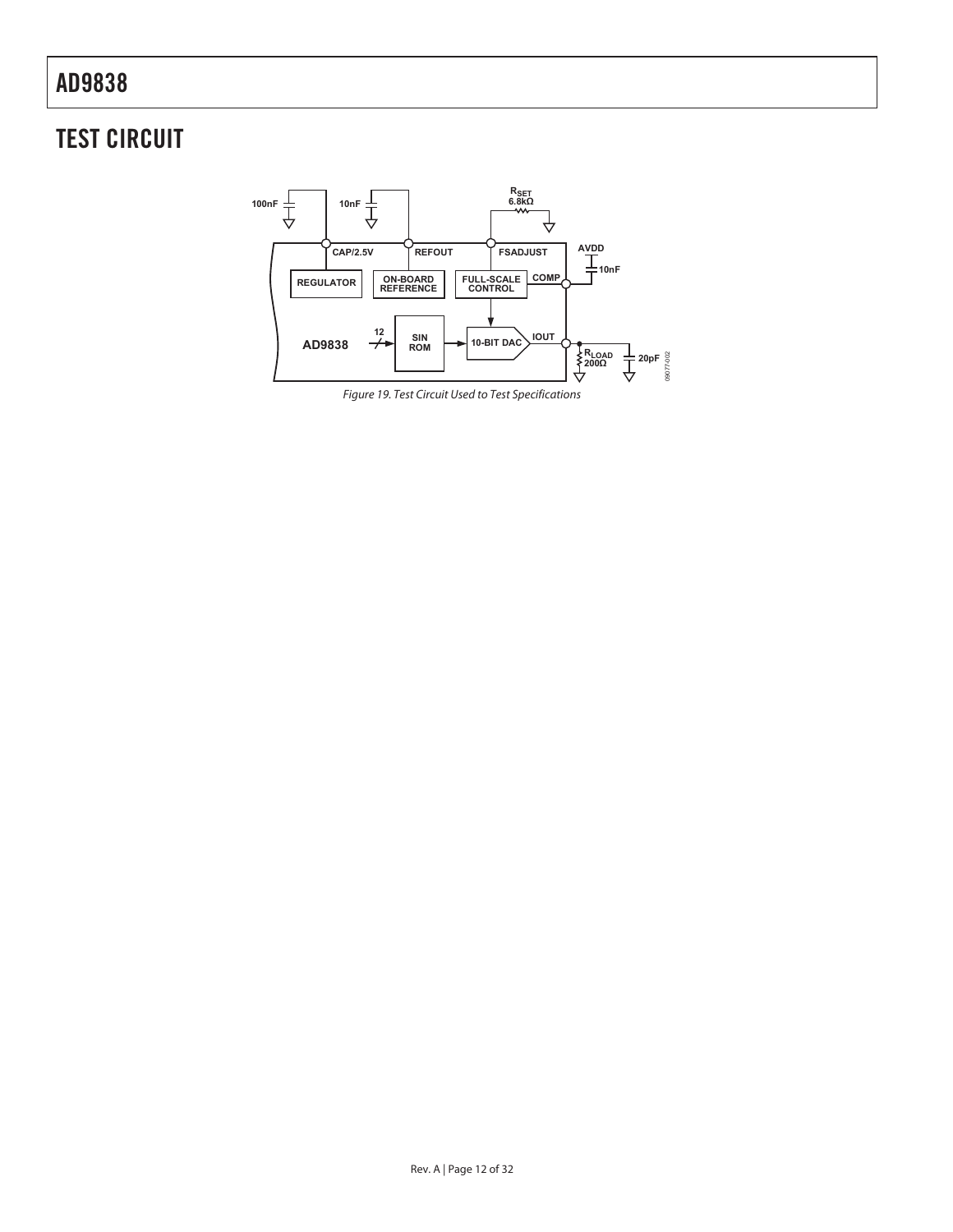## **TERMINOLOGY**

INL is the maximum deviation of any code from a straight line passing through the endpoints of the transfer function. The endpoints of the transfer function are zero scale, a point 0.5 LSB below the first code transition (000 … 00 to 000 … 01), and full scale, a point 0.5 LSB above the last code transition (111 … 10 to 111 … 11). The error is expressed in LSBs.

#### **Differential Nonlinearity (DNL)** where:

DNL is the difference between the measured and ideal 1 LSB change between two adjacent codes in the DAC. A specified DNL of ±1 LSB maximum ensures monotonicity.

Output compliance refers to the maximum voltage that can be generated at the output of the DAC to meet the specifications. When voltages greater than that specified for the output compliance are generated, the AD9838 may not meet the specifications listed in the data sheet.

#### **Spurious-Free Dynamic Range (SFDR)**

Along with the frequency of interest, harmonics of the fundamental frequency and images of these frequencies are present at the output of a DDS device. The spurious-free dynamic range (SFDR) refers to the largest spur or harmonic present in the band of interest. The wideband SFDR gives the magnitude of the largest spur or harmonic relative to the magnitude of the fundamental frequency in the 0 to Nyquist bandwidth. The narrow-band SFDR gives the attenuation of the largest spur or harmonic in a bandwidth of ±200 kHz about the fundamental frequency.

#### **Integral Nonlinearity (INL) Total Harmonic Distortion (THD)**

Total harmonic distortion (THD) is the ratio of the rms sum of harmonics to the rms value of the fundamental. For the AD9838, THD is defined as

$$
THD = 20 \log \sqrt{\frac{V_2^2 + V_3^2 + V_4^2 + V_5^2 + V_6^2}{V_1}}
$$

 $V_1$  is the rms amplitude of the fundamental.  $V_2$ ,  $V_3$ ,  $V_4$ ,  $V_5$ , and  $V_6$  are the rms amplitudes of the second through sixth harmonics.

#### **Output Compliance Signal-to-Noise Ratio (SNR)**

SNR is the ratio of the rms value of the measured output signal to the rms sum of all other spectral components below the Nyquist frequency. The value for SNR is expressed in decibels.

#### **Clock Feedthrough**

There is feedthrough from the MCLK input to the analog output. Clock feedthrough refers to the magnitude of the MCLK signal relative to the fundamental frequency in the output spectrum of the AD9838.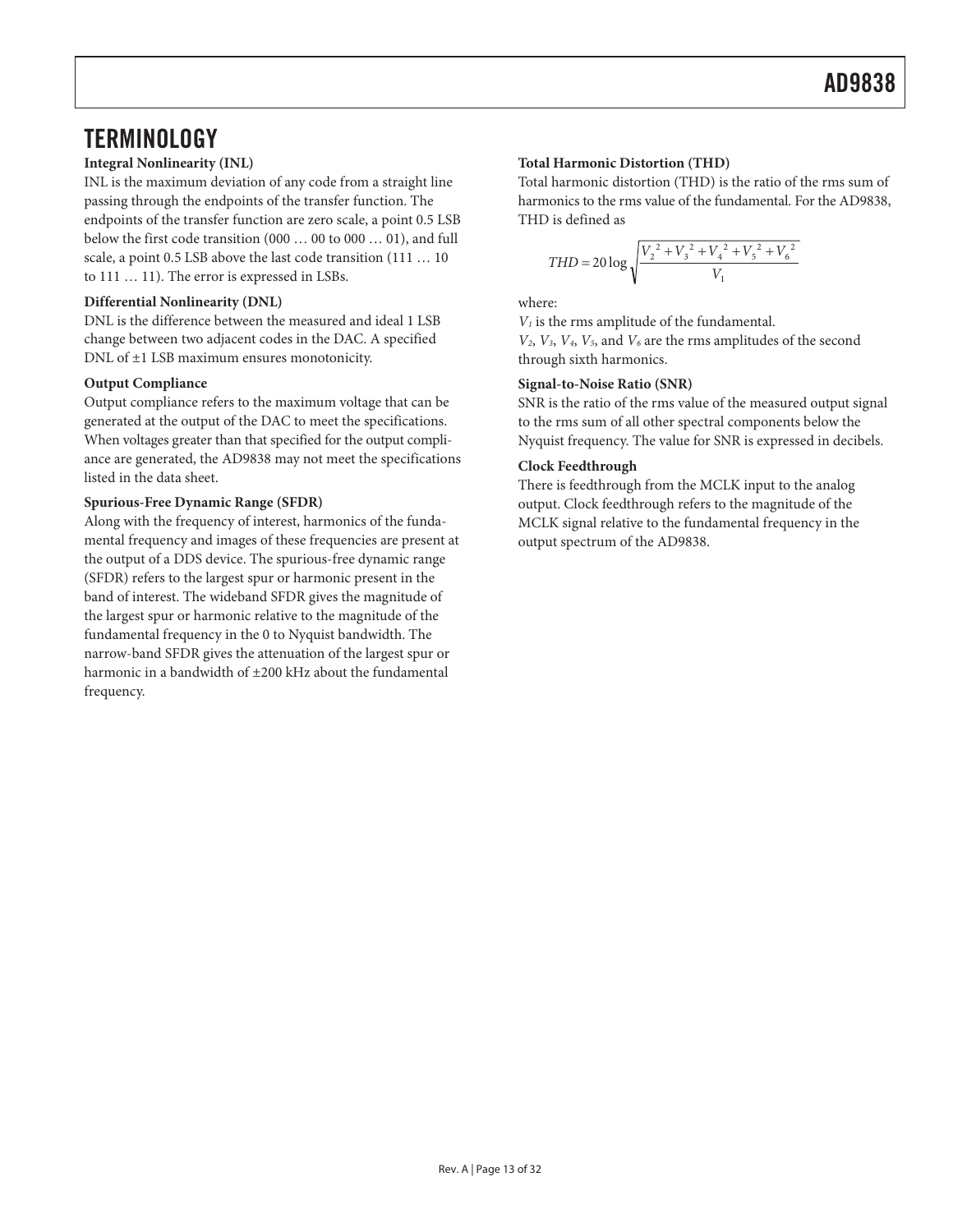## THEORY OF OPERATION

Sine waves are typically thought of in terms of their magnitude form:  $a(t) = \sin(\omega t)$ . However, sine waves are nonlinear and not easy to generate except through piecewise construction. On the other hand, the angular information is linear in nature; that is, the phase angle rotates through a fixed angle for each unit of time. The angular rate depends on the frequency of the signal by the traditional rate of  $\omega = 2\pi f$ .



Knowing that the phase of a sine wave is linear and given a reference interval (clock period), the phase rotation for that period can be determined as follows:

$$
\Delta Phase = \omega \Delta t \tag{1}
$$

Solving for  $\omega$ ,

$$
\omega = \Delta Phase/\Delta t = 2\pi f \tag{2}
$$

Solving for f and substituting the reference clock frequency for the reference period ( $1/f_{\text{MCLK}} = \Delta t$ ),

$$
f = \Delta Phase \times f_{MCLK} 2\pi \tag{3}
$$

The AD9838 builds the output based on this simple equation. A simple DDS chip can implement this equation with three major subcircuits: numerically controlled oscillator (NCO) plus phase modulator, SIN ROM, and digital-to-analog converter (DAC). Each subcircuit is described in the Circuit Description section.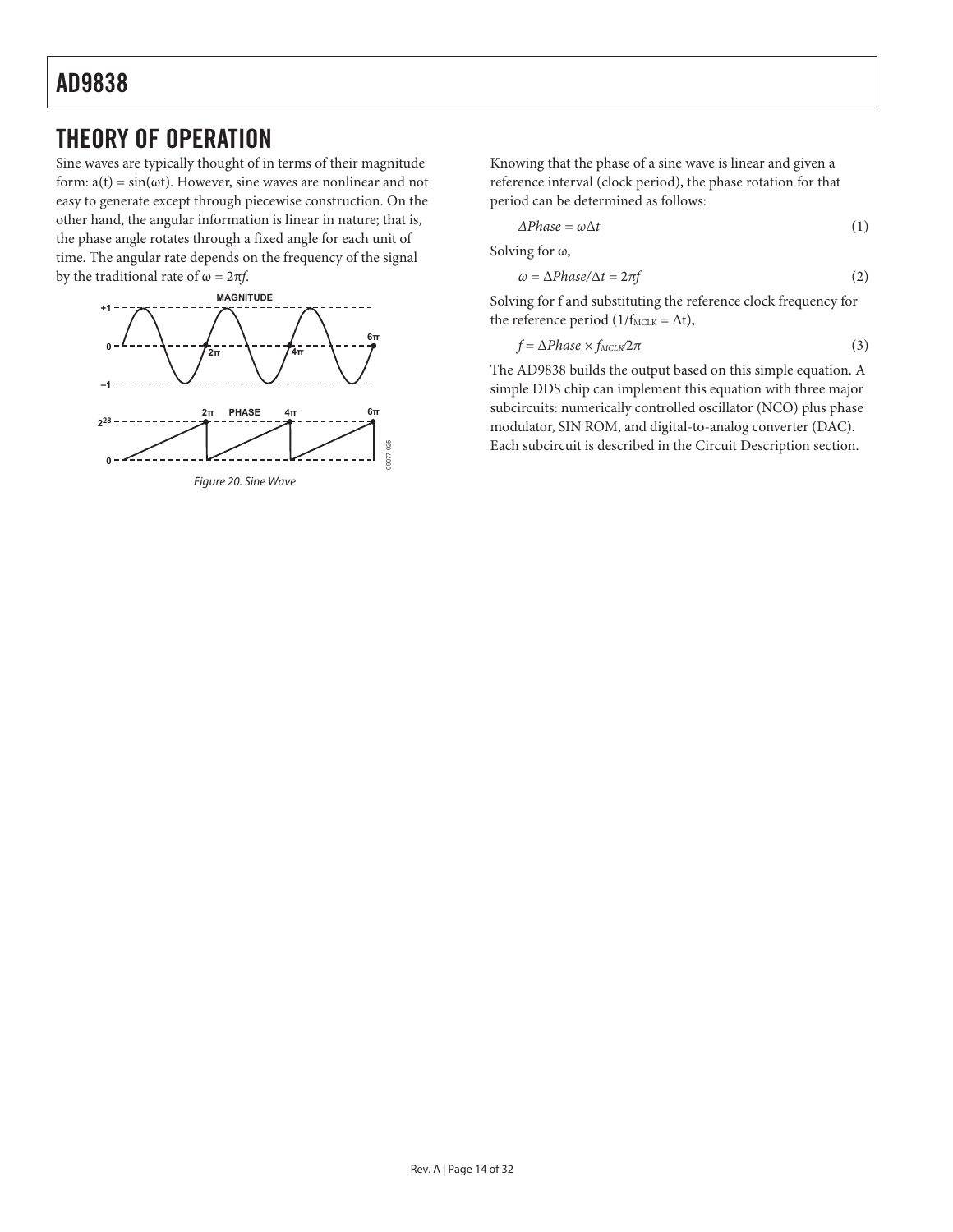## CIRCUIT DESCRIPTION

The AD9838 is a fully integrated direct digital synthesis (DDS) chip. The chip requires one reference clock, one low precision resistor, and eight decoupling capacitors to provide digitally created sine waves up to 8 MHz. In addition to the generation of this RF signal, the chip is fully capable of a broad range of simple and complex modulation schemes. These modulation schemes are fully implemented in the digital domain, allowing accurate and simple realization of complex modulation algorithms using DSP techniques.

The internal circuitry of the AD9838 consists of the following main sections: a numerically controlled oscillator (NCO), frequency and phase modulators, SIN ROM, a digital-to-analog converter, a comparator, and a regulator.

#### **NUMERICALLY CONTROLLED OSCILLATOR PLUS PHASE MODULATOR**

The AD9838 consists of two frequency select registers, a phase accumulator, two phase offset registers, and a phase offset adder. The main component of the NCO is a 28-bit phase accumulator. Continuous time signals have a phase range of 0 to  $2\pi$ . Outside this range of numbers, the sinusoid functions repeat themselves in a periodic manner. The digital implementation is no different. The accumulator simply scales the range of phase numbers into a multibit digital word. The phase accumulator in the AD9838 is implemented with 28 bits. Therefore, in the AD9838,  $2\pi = 2^{28}$ . Likewise, the ΔPhase term is scaled into this range of numbers:

 $0 < \Delta Phase < 2^{28} - 1$ 

With these substitutions, Equation 3 becomes

$$
f = \Delta Phase \times f_{MCLK} 2^{28} \tag{4}
$$

where  $0 < \Delta Phase < 2^{28} - 1$ .

The input to the phase accumulator can be selected from either the FREQ0 register or the FREQ1 register and is controlled by the FSELECT pin or the FSEL bit in the control register. NCOs inherently generate continuous phase signals, thus avoiding any output discontinuity when switching between frequencies.

Following the NCO, a phase offset can be added to perform phase modulation using the 12-bit phase registers. The contents of one of these phase registers is added to the MSBs of the NCO. The AD9838 has two phase registers; their resolution is  $2\pi/4096$ .

### **SIN ROM**

To make the output from the NCO useful, it must be converted from phase information into a sinusoidal value. Because phase information maps directly to amplitude, the SIN ROM uses the digital phase information as an address to a lookup table and converts the phase information into amplitude.

Although the NCO contains a 28-bit phase accumulator, the output of the NCO is truncated to 12 bits. Using the full resolution of the phase accumulator is impractical and unnecessary because a lookup table of 2<sup>28</sup> entries would be required. It is only necessary to have sufficient phase resolution such that the errors due to truncation are smaller than the resolution of the 10-bit DAC. Therefore, the SIN ROM must have two bits of phase resolution more than the 10-bit DAC.

The SIN ROM is enabled using the OPBITEN and MODE bits (Bit D5 and Bit D1) in the control register (see Table 19).

### **DIGITAL-TO-ANALOG CONVERTER (DAC)**

The AD9838 includes a high impedance, current source, 10-bit DAC capable of driving a wide range of loads. The full-scale output current can be adjusted for optimum power and external load requirements using a single external resistor  $(R<sub>SET</sub>)$ .

The DAC can be configured for single-ended or differential operation. The IOUT and IOUTB pins can be connected through equal external resistors to AGND to develop complementary output voltages. The load resistors can be of any value required, as long as the full-scale voltage developed across them does not exceed the output compliance range. Because full-scale current is controlled by RSET, adjustments to RSET can balance changes made to the load resistors.

### **COMPARATOR**

The AD9838 can be used to generate synthesized digital clock signals. This is accomplished by using the on-board self-biasing comparator that converts the sinusoidal signal of the DAC to a square wave. The output from the DAC can be filtered externally before being applied to the comparator input. The comparator reference voltage is the time average of the signal applied to VIN. The comparator can accept signals in the range of approximately 100 mV p-p to 1 V p-p. The comparator input is ac-coupled; therefore, to operate correctly as a zero-crossing detector, the comparator requires a minimum input frequency of 3 MHz typical. The comparator output is a square wave with an amplitude from 0 V to DVDD.

The AD9838 provides a sampled signal with its output following Nyquist sampling theorem. Specifically, its output spectrum contains the fundamental plus aliased signals (images) that occur at multiples of the reference clock frequency and the selected output frequency. A graphical representation of the sampled spectrum, with aliased images, is shown in Figure 21.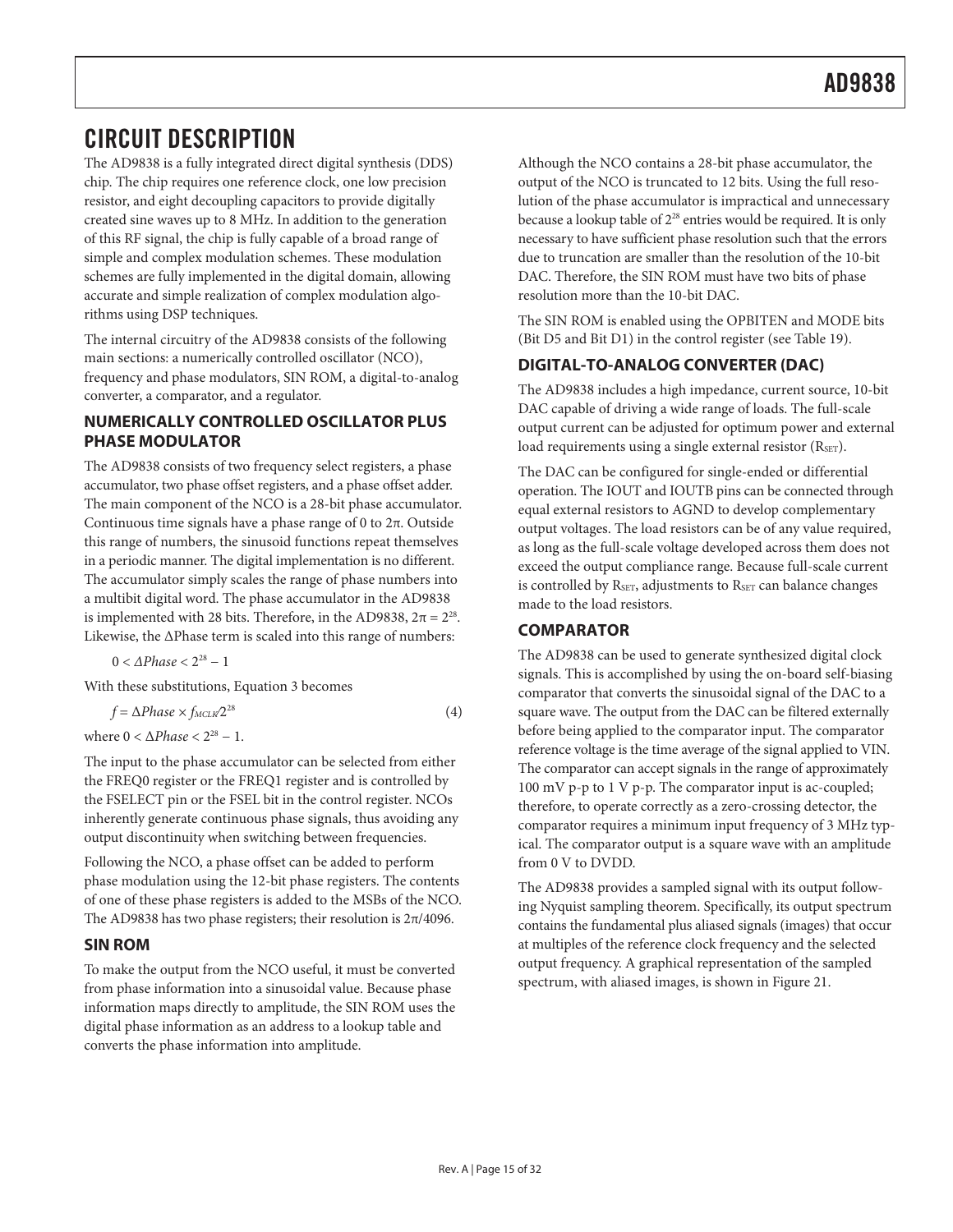The prominence of the aliased images depends on the ratio of four to MCLK. If the ratio is small, the aliased images are very prominent and of a relatively high energy level as determined by the  $\sin(x)/x$  roll-off of the quantized DAC output. In fact, depending on the four/reference clock ratio, the first aliased image can be on the order of −3 dB below the fundamental.

A low-pass filter is generally placed between the output of the DAC and the input of the comparator to further suppress the effects of aliased images. To avoid unwanted (and unexpected) output anomalies, it is necessary to consider the relationship of the selected output frequency and the reference clock frequency.

To apply the AD9838 as a clock generator, limit the selected output frequency to <33% of the reference clock frequency. In this way, the user can prevent the generation of aliased signals that fall within, or close to, the output band of interest (generally the dc selected output frequency). This practice reduces the complexity (and cost) of the external filter requirement for the clock generator application. For more information, see the AN-837 Application Note.

To enable the comparator, the SIGN/PIB and OPBITEN bits in the control resister must be set to 1 (see Table 18).

### **REGULATOR**

The AD9838 has separate power supplies for the analog and digital sections. AVDD provides the power supply required for the analog section, and DVDD provides the power supply for the digital section. Both supplies can have a value of 2.3 V to 5.5 V and are independent of each other. For example, the analog section can be operated at 5 V, and the digital section can be operated at 3 V, or vice versa.

The internal digital section of the AD9838 is operated at 2.5 V. An on-board regulator steps down the voltage applied at DVDD to 2.5 V. The digital interface (serial port) of the AD9838 also operates from DVDD. These digital signals are level shifted within the AD9838 to make them 2.5 V compatible.

If the voltage applied at the DVDD pin of the AD9838 is less than or equal to 2.7 V, the CAP/2.5V and DVDD pins should be tied together to bypass the on-board regulator.



Figure 21. DAC Output Spectrum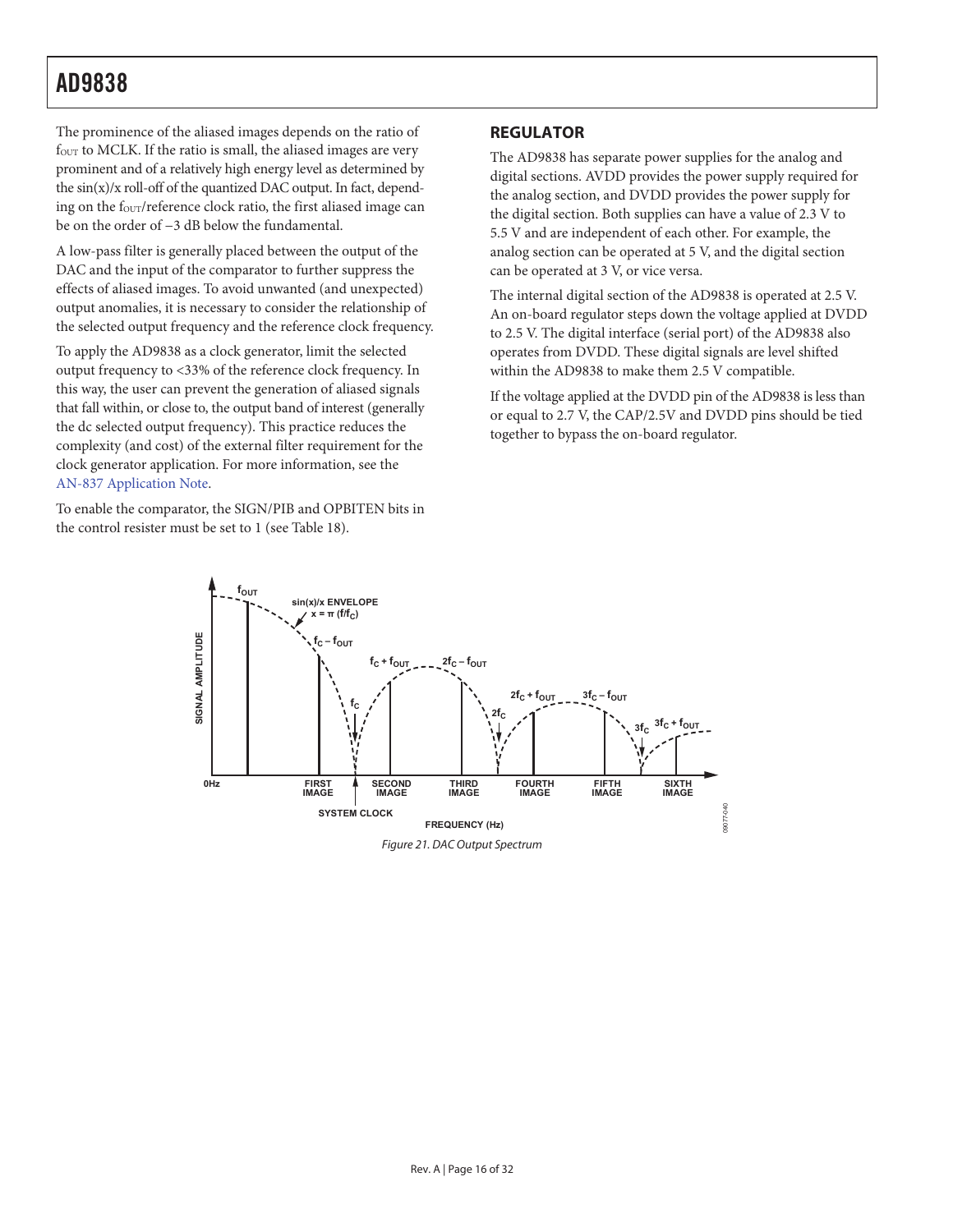## FUNCTIONAL DESCRIPTION **SERIAL INTERFACE**

The AD9838 has a standard 3-wire serial interface that is compatible with the SPI, QSPI™, MICROWIRE®, and DSP interface standards.

Data is loaded into the device as a 16-bit word under the control of a serial clock input, SCLK. The timing diagram for this operation is given in Figure 4.

FSYNC is a level triggered input that acts as a frame synchronization and chip enable input. Data can be transferred into the device only when FSYNC is low. To start the serial data transfer, FSYNC should be taken low, observing the minimum FSYNC to SCLK falling edge setup time, t<sub>7</sub> (see Table 2). After FSYNC goes low, serial data is shifted into the input shift register of the device on the falling edges of SCLK for 16 clock pulses. FSYNC can be taken high after the 16th falling edge of SCLK, observing the minimum SCLK falling edge to FSYNC rising edge time, ts. Alternatively, FSYNC can be kept low for a multiple of 16 SCLK pulses and then brought high at the end of the data transfer. In this way, a continuous stream of 16-bit words can be loaded while FSYNC is held low; FSYNC goes high only after the 16th SCLK falling edge of the last word loaded.

The SCLK can be continuous, or it can idle high or low between write operations. In either case, it must be high when FSYNC goes low  $(t_{12})$ .

For an example of how to program the AD9838, see the AN-1070 Application Note on the Analog Devices, Inc., website. The AD9838 has the same register settings as the AD9833/AD9834.

### **LATENCY PERIOD**

A latency period is associated with each operation. When the FSELECT and PSELECT pins change value, there is a pipeline delay before control is transferred to the selected register.

When the  $t_{11}$  and  $t_{11A}$  timing specifications are met (see Figure 3), FSELECT and PSELECT have latencies of eight MCLK cycles. When the  $t_{11}$  and  $t_{11A}$  timing specifications are not met, the latency is increased by one MCLK cycle.

Similarly, a latency period is associated with each asynchronous write operation. If a selected frequency or phase register is loaded with a new word, there is a delay of eight or nine MCLK cycles before the analog output changes. The delay can be eight or nine MCLK cycles, depending on the position of the MCLK rising edge when the data is loaded into the destination register.

The negative transitions of the RESET and SLEEP pins are sampled on the internal falling edge of MCLK. Therefore, they also have a latency period associated with them.

### **CONTROL REGISTER**

The AD9838 contains a 16-bit control register that allows the user to configure the operation of the AD9838. All control bits other than the MODE bit are sampled on the internal falling edge of MCLK.

Figure 22 illustrates the functions of the control bits. Table 7 describes the individual bits of the control register. The different functions and the various output options of the AD9838 are described in more detail in the following sections.

To inform the AD9838 that the contents of the control register will be altered, Bit D15 and Bit D14 must be set to 0, as shown in Table 6.

#### **Table 6. Control Register Bits**

| <b>D15</b> | D <sub>14</sub> | D13 to D0    |
|------------|-----------------|--------------|
|            |                 | Control bits |



Figure 22. Function of Control Bits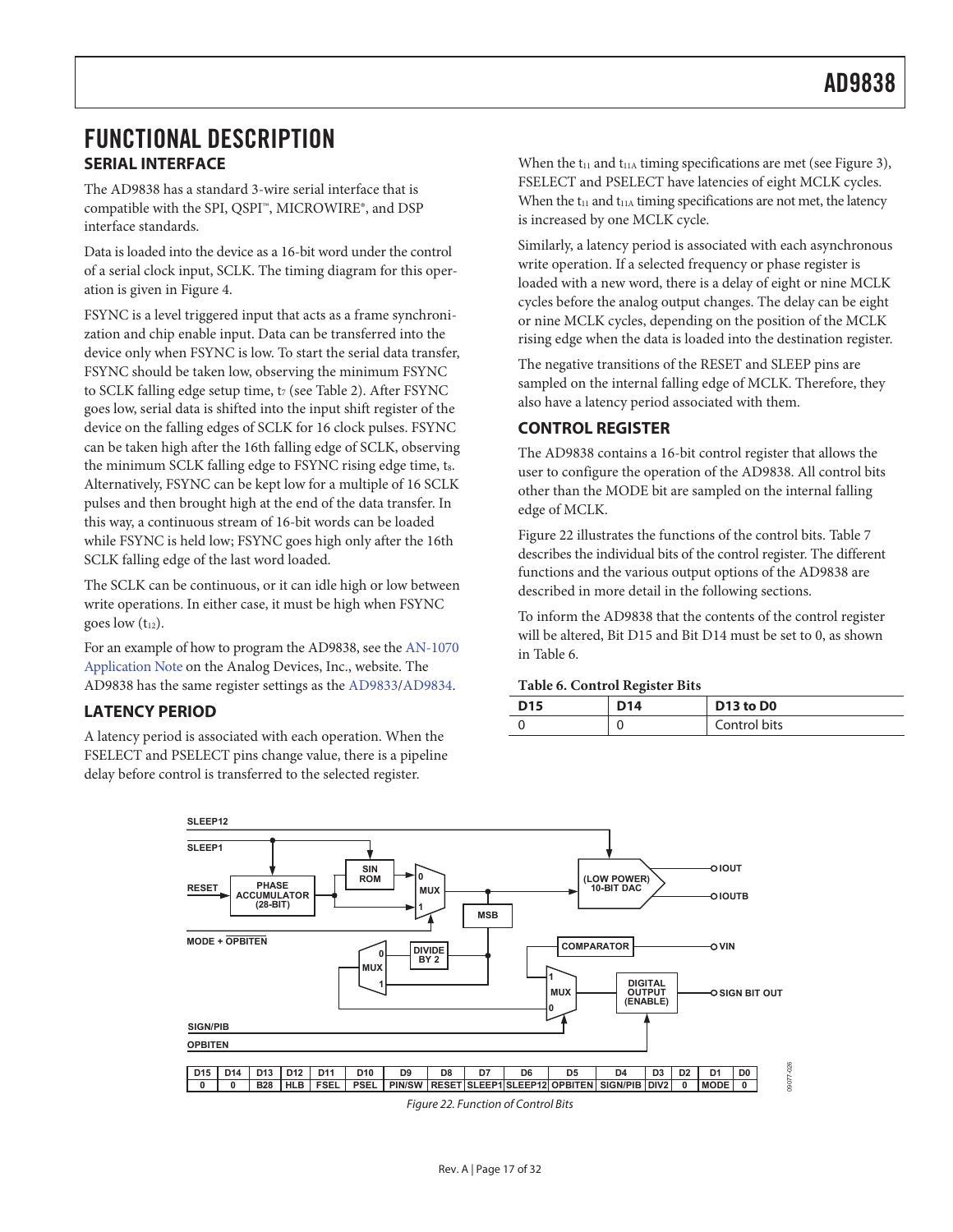### **Table 7. Control Register Bit Descriptions**

| <b>Bit</b>      | <b>Bit Name</b>  | <b>Description</b>                                                                                                                                                                                                                                                                                                                                                                                                                                                                                                                                                                                                                                                                                           |
|-----------------|------------------|--------------------------------------------------------------------------------------------------------------------------------------------------------------------------------------------------------------------------------------------------------------------------------------------------------------------------------------------------------------------------------------------------------------------------------------------------------------------------------------------------------------------------------------------------------------------------------------------------------------------------------------------------------------------------------------------------------------|
| D13             | <b>B28</b>       | Two write operations are required to load a complete word into either of the frequency registers.<br>B28 = 1 allows a complete word to be loaded into a frequency register in two consecutive writes. The first write<br>contains the 14 LSBs of the frequency word, and the second write contains the 14 MSBs. The first two bits of each<br>16-bit word define the frequency register to which the word is loaded and should, therefore, be the same for both<br>consecutive writes. See Table 11 for the appropriate addresses. The write to the frequency register occurs after both<br>words have been loaded, so the register never holds an intermediate value. An example of a complete 28-bit write |
|                 |                  | is shown in Table 12. Note, however, that consecutive 28-bit writes to the same frequency register are not allowed;<br>to execute consecutive 28-bit writes, you must alternate between the frequency registers.<br>B28 = 0 configures the 28-bit frequency register to operate as two 14-bit registers, one containing the 14 MSBs and                                                                                                                                                                                                                                                                                                                                                                      |
|                 |                  | the other containing the 14 LSBs. In this way, the 14 MSBs of the frequency word can be altered independently of<br>the 14 LSBs, and vice versa. To alter the 14 MSBs or the 14 LSBs, a single write is made to the appropriate frequency<br>address. Bit D12 (HLB) informs the AD9838 whether the bits to be altered are the 14 MSBs or the 14 LSBs.                                                                                                                                                                                                                                                                                                                                                        |
| D <sub>12</sub> | <b>HLB</b>       | This control bit allows the user to continuously load the MSBs or LSBs of a frequency register while ignoring the<br>remaining 14 bits. This is useful if the complete 28-bit resolution is not required. The HLB bit is used in conjunction<br>with the B28 bit (Bit D13). The HLB bit indicates whether the 14 bits to be loaded are transferred to the 14 MSBs or<br>the 14 LSBs of the addressed frequency register. Bit D13 (B28) must be set to 0 to change the MSBs or LSBs of a<br>frequency word separately. When Bit D13 (B28) is set to 1, the HLB bit is ignored.                                                                                                                                |
|                 |                  | $HLB = 1$ allows a write to the 14 MSBs of the addressed frequency register.                                                                                                                                                                                                                                                                                                                                                                                                                                                                                                                                                                                                                                 |
|                 |                  | $HLB = 0$ allows a write to the 14 LSBs of the addressed frequency register.                                                                                                                                                                                                                                                                                                                                                                                                                                                                                                                                                                                                                                 |
| D11             | <b>FSEL</b>      | The FSEL bit defines whether the FREQ0 register or the FREQ1 register is used in the phase accumulator (see Table 9).                                                                                                                                                                                                                                                                                                                                                                                                                                                                                                                                                                                        |
| D <sub>10</sub> | <b>PSEL</b>      | The PSEL bit defines whether the PHASE0 register data or the PHASE1 register data is added to the output of the<br>phase accumulator (see Table 10).                                                                                                                                                                                                                                                                                                                                                                                                                                                                                                                                                         |
| D <sub>9</sub>  | PIN/SW           | The following functions can be implemented using either software or hardware: frequency register selection, phase<br>register selection, reset of internal registers, and DAC power-down. The PIN/SW bit selects the source of control for<br>these functions.                                                                                                                                                                                                                                                                                                                                                                                                                                               |
|                 |                  | PIN/SW = 1 selects the control pins to implement the register selection, reset, and DAC power-down functions.<br>PIN/SW = 0 selects the control bits to implement the register selection, reset, and DAC power-down functions.                                                                                                                                                                                                                                                                                                                                                                                                                                                                               |
| D <sub>8</sub>  | <b>RESET</b>     | When the PIN/SW bit is set to 0, this bit controls the reset function.                                                                                                                                                                                                                                                                                                                                                                                                                                                                                                                                                                                                                                       |
|                 |                  | RESET = 1 resets internal registers to 0, which corresponds to an analog output of midscale.<br>$REST = 0$ disables the reset function (see the Reset Function section).                                                                                                                                                                                                                                                                                                                                                                                                                                                                                                                                     |
| D7              | SLEEP1           | This bit enables or disables the internal MCLK.                                                                                                                                                                                                                                                                                                                                                                                                                                                                                                                                                                                                                                                              |
|                 |                  | SLEEP1 = 1 disables the internal MCLK. The DAC output remains at its present value because the NCO is no longer<br>accumulating.                                                                                                                                                                                                                                                                                                                                                                                                                                                                                                                                                                             |
|                 |                  | SLEEP1 = 0 enables the internal MCLK (see the Sleep Function section).                                                                                                                                                                                                                                                                                                                                                                                                                                                                                                                                                                                                                                       |
| D <sub>6</sub>  | SLEEP12          | When the PIN/SW bit is set to 0, this bit powers down the on-chip DAC.                                                                                                                                                                                                                                                                                                                                                                                                                                                                                                                                                                                                                                       |
|                 |                  | SLEEP12 = 1 powers down the on-chip DAC. This is useful when the AD9838 is used to output the MSB of the DAC data.<br>$SLEEP12 = 0$ implies that the DAC is active (see the Sleep Function section).                                                                                                                                                                                                                                                                                                                                                                                                                                                                                                         |
| D <sub>5</sub>  | <b>OPBITEN</b>   | This bit controls whether an output is available at the SIGN BIT OUT pin. If the user is not using the SIGN BIT OUT<br>pin, this bit should be set to 0.<br>OPBITEN = 1 enables the SIGN BIT OUT pin.                                                                                                                                                                                                                                                                                                                                                                                                                                                                                                        |
|                 |                  | OPBITEN = 0 places the SIGN BIT OUT output buffer into a high impedance state (no output is available at the SIGN<br>BIT OUT pin).                                                                                                                                                                                                                                                                                                                                                                                                                                                                                                                                                                           |
| D <sub>4</sub>  | SIGN/PIB         | This bit controls the output at the SIGN BIT OUT pin when the OPBITEN bit (Bit D5) is set to 1.<br>SIGN/PIB = 1 connects the on-board comparator to the SIGN BIT OUT pin. After filtering the sinusoidal output from<br>the DAC, the waveform can be applied to the comparator to generate a square waveform (see Table 18).<br>SIGN/PIB = 0 connects the MSB (or MSB/2) of the DAC data to the SIGN BIT OUT pin. Bit D3 (DIV2) controls whether<br>the output is the MSB or MSB/2.                                                                                                                                                                                                                          |
| D <sub>3</sub>  | DIV <sub>2</sub> | DIV2 is used when the OPBITEN bit (Bit D5) is set to 1 and the SIGN/PIB bit (Bit D4) is set to 0 (see Table 18).                                                                                                                                                                                                                                                                                                                                                                                                                                                                                                                                                                                             |
|                 |                  | $DIV2 = 1$ causes the MSB of the DAC data to be output at the SIGN BIT OUT pin.                                                                                                                                                                                                                                                                                                                                                                                                                                                                                                                                                                                                                              |
|                 |                  | $DIV2 = 0$ causes the MSB/2 of the DAC data to be output at the SIGN BIT OUT pin.                                                                                                                                                                                                                                                                                                                                                                                                                                                                                                                                                                                                                            |
| D <sub>2</sub>  | Reserved         | This bit must be set to 0.                                                                                                                                                                                                                                                                                                                                                                                                                                                                                                                                                                                                                                                                                   |
| D <sub>1</sub>  | <b>MODE</b>      | This bit, in association with the OPBITEN bit (Bit D5), controls the output at the IOUT and IOUTB pins. This bit should<br>be set to 0 if the OPBITEN bit is set to 1 (see Table 19).                                                                                                                                                                                                                                                                                                                                                                                                                                                                                                                        |
|                 |                  | MODE = 1 bypasses the SIN ROM, resulting in a triangle output from the DAC.                                                                                                                                                                                                                                                                                                                                                                                                                                                                                                                                                                                                                                  |
|                 |                  | MODE = 0 uses the SIN ROM to convert the phase information into amplitude information, resulting in a sinusoidal                                                                                                                                                                                                                                                                                                                                                                                                                                                                                                                                                                                             |
|                 |                  | signal at the output.                                                                                                                                                                                                                                                                                                                                                                                                                                                                                                                                                                                                                                                                                        |
| D <sub>0</sub>  | Reserved         | This bit must be set to 0.                                                                                                                                                                                                                                                                                                                                                                                                                                                                                                                                                                                                                                                                                   |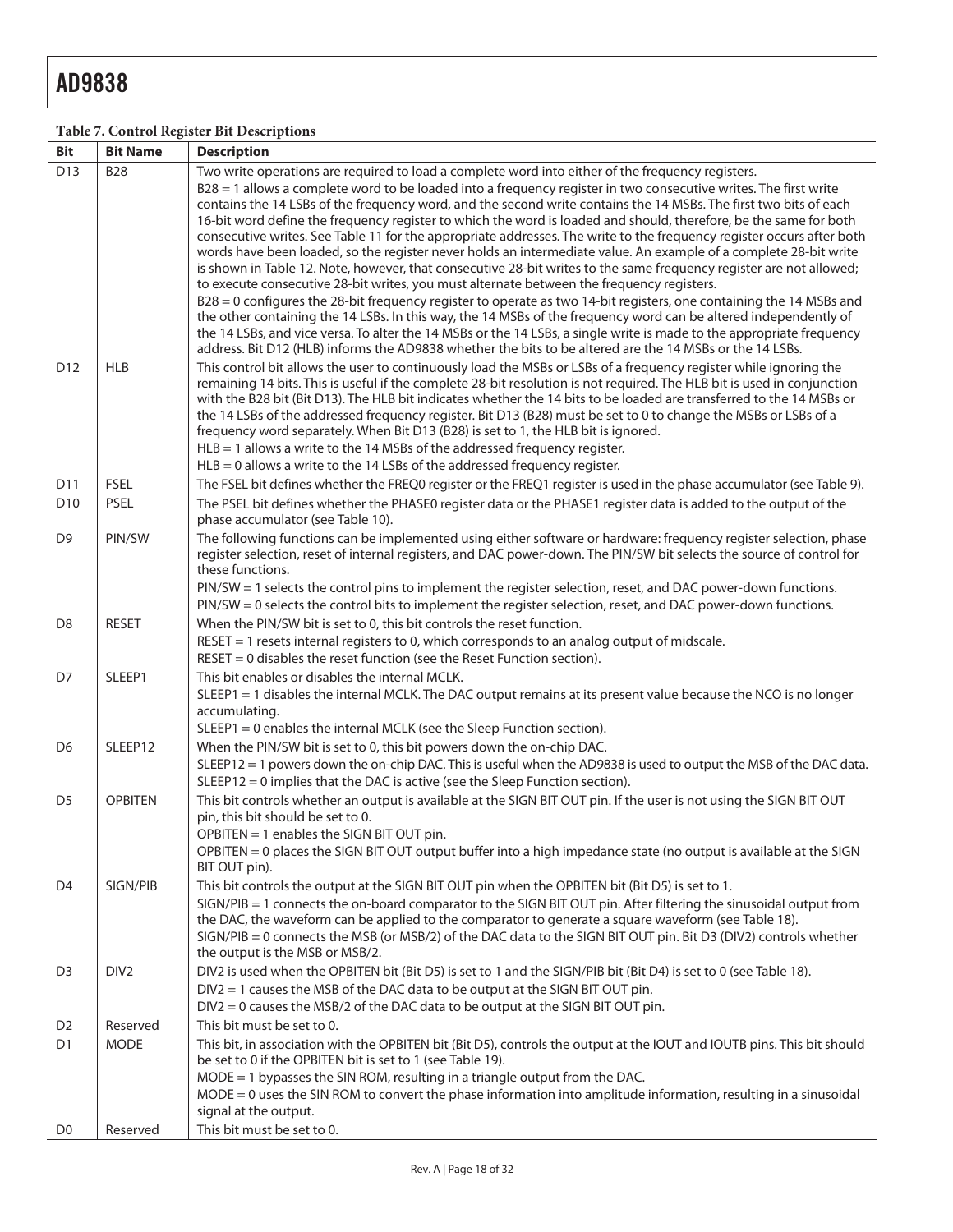### **FREQUENCY AND PHASE REGISTERS**

The AD9838 contains two frequency registers and two phase registers, which are described in Table 8.

|  |  | Table 8. Frequency and Phase Registers |  |
|--|--|----------------------------------------|--|
|--|--|----------------------------------------|--|

| <b>Register</b> | Size    | <b>Description</b>                                                                                                                                               |
|-----------------|---------|------------------------------------------------------------------------------------------------------------------------------------------------------------------|
| FREQ0           | 28 bits | Frequency Register 0.<br>When the FSEL bit or FSELECT pin $= 0$ , the<br>FREQ0 register defines the output frequency<br>as a fraction of the MCLK frequency.     |
| FREO1           | 28 bits | Frequency Register 1.<br>When the FSEL bit or FSELECT pin $= 1$ , the<br>FREQ1 register defines the output frequency<br>as a fraction of the MCLK frequency.     |
| PHASE0          | 12 bits | Phase Offset Register 0.<br>When the PSEL bit or PSELECT pin $= 0$ , the<br>contents of the PHASE0 register are added<br>to the output of the phase accumulator. |
| PHASE1          | 12 bits | Phase Offset Register 1.<br>When the PSEL bit or PSELECT pin $= 1$ , the<br>contents of the PHASE1 register are added<br>to the output of the phase accumulator. |

The analog output from the AD9838 is

 $f_{MCLK}/2^{28}$  × FREQREG

where FREQREG is the value loaded into the selected frequency register.

This signal is phase shifted by

2π/4096 × PHASEREG

where PHASEREG is the value contained in the selected phase register.

The relationship of the selected output frequency and the reference clock frequency must be considered to avoid unwanted output anomalies.

#### **Selecting a Frequency or Phase Register**

Access to the frequency and phase registers is controlled by the FSELECT and PSELECT pins or by the FSEL and PSEL control bits. If the PIN/SW control bit (Bit D9) = 1, the pins control the function; if the PIN/SW control bit  $= 0$ , the bits control the function (see Table 9 and Table 10). If the FSEL and PSEL bits are used, the pins should be held at CMOS logic high or low. Control of the frequency and phase registers is interchangeable from the pins to the bits.

|  | Table 9. Selecting a Frequency Register |  |  |
|--|-----------------------------------------|--|--|
|--|-----------------------------------------|--|--|

| <b>FSELECT Pin</b> | <b>FSEL Bit</b> | <b>PIN/SW Bit</b> | <b>Selected Register</b> |
|--------------------|-----------------|-------------------|--------------------------|
|                    |                 |                   | FREQ0                    |
|                    |                 |                   | FREO1                    |
|                    | 0               |                   | FREQ0                    |
|                    |                 |                   | FREO1                    |

|  |  | Table 10. Selecting a Phase Register |  |  |
|--|--|--------------------------------------|--|--|
|--|--|--------------------------------------|--|--|

| <b>PSELECT Pin</b> | <b>PSEL Bit</b> | <b>PIN/SW Bit</b> | <b>Selected Register</b> |
|--------------------|-----------------|-------------------|--------------------------|
|                    |                 |                   | PHASE0                   |
|                    |                 |                   | PHASE1                   |
|                    | 0               |                   | PHASE0                   |
|                    |                 |                   | PHASF1                   |

The FSELECT and PSELECT pins are sampled on the internal falling edge of MCLK. It is recommended that the data on these pins not change within the time window of the falling edge of MCLK (see Figure 3 for timing). If the FSELECT or PSELECT pin changes value when a falling edge occurs, there is an uncertainty of one MCLK cycle as it pertains to when control is transferred to the other frequency/phase register.

The flowcharts in Figure 26 and Figure 27 show the routine for selecting and writing to the frequency and phase registers of the AD9838.

#### **Writing to a Frequency Register**

When writing to a frequency register, Bit D15 and Bit D14 of the control register give the address of the frequency register (see Table 11).

#### **Table 11. Frequency Register Bits**

| <b>D15</b> | D <sub>14</sub> | D <sub>13</sub> to D <sub>0</sub> |
|------------|-----------------|-----------------------------------|
|            |                 | 14 FREQ0 register bits            |
|            |                 | 14 FREQ1 register bits            |

To change the entire contents of a frequency register, two consecutive writes to the same address must be performed because the frequency registers are 28 bits wide. The first write contains the 14 LSBs, and the second write contains the 14 MSBs. For this mode of operation, the B28 control bit (Bit D13) must be set to 1. An example of a 28-bit write is shown in Table 12.

| Table 12. Writing 0xFFFC000 to the FREQ0 Register |  |  |  |  |  |
|---------------------------------------------------|--|--|--|--|--|
|---------------------------------------------------|--|--|--|--|--|

| <b>SDATA Input</b>  | <b>Result of Input Word</b>                                                    |
|---------------------|--------------------------------------------------------------------------------|
| 0010 0000 0000 0000 | Control word write<br>$(D15, D14 = 00)$ , B28 $(D13) = 1$ ,<br>$HLB$ (D12) = X |
| 0100 0000 0000 0000 | FREQ0 register write<br>$(D15, D14 = 01)$ , 14 LSBs = 0x0000                   |
| 0111 1111 1111 1111 | FREQ0 register write<br>$(D15, D14 = 01)$ , 14 MSBs = 0x3FFF                   |

Note, however, that continuous writes to the same frequency register may result in intermediate updates during the writes. If a frequency sweep, or something similar, is required, it is recommended that users alternate between the two frequency registers.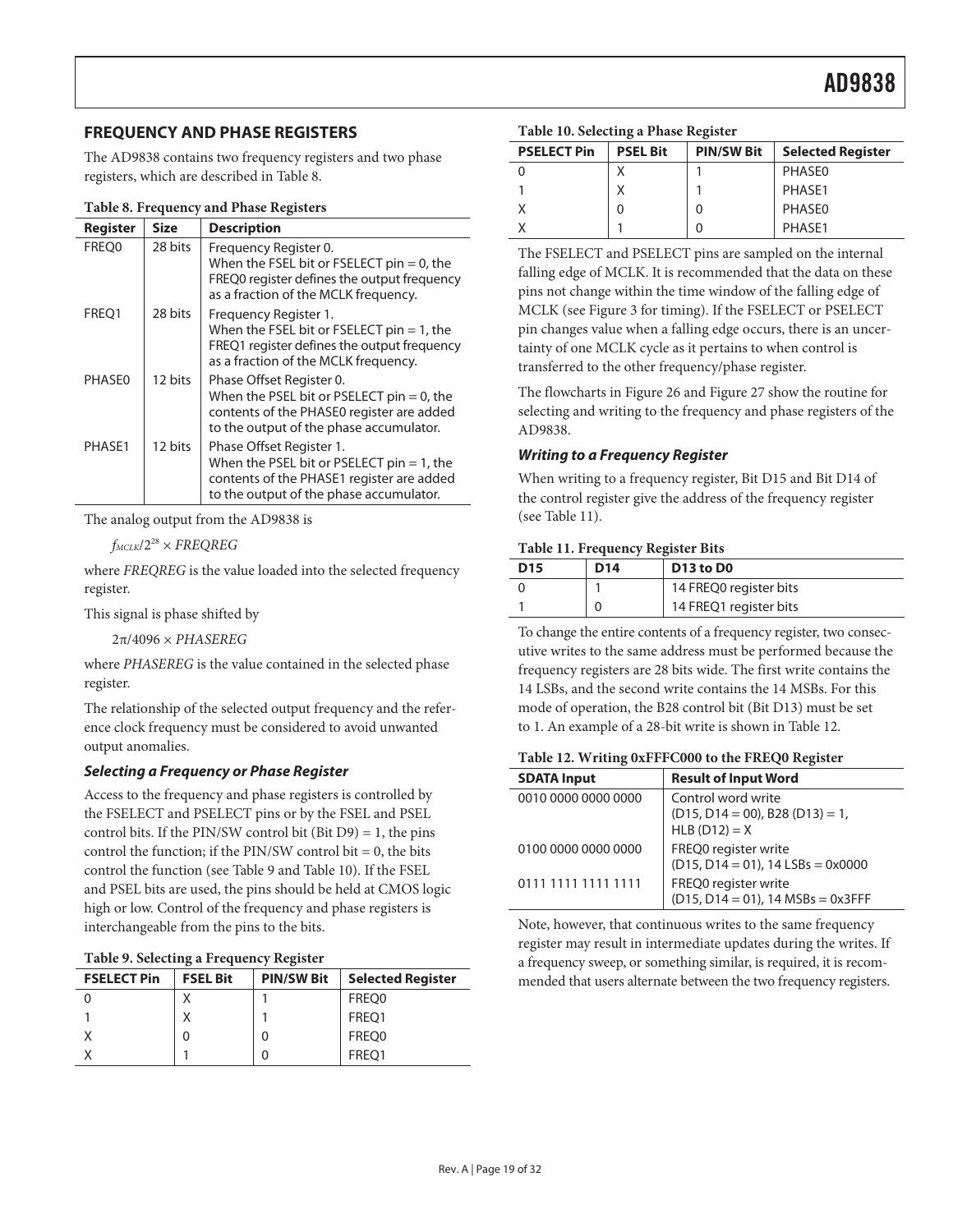In some applications, the user does not need to alter all 28 bits of the frequency register. With coarse tuning, only the 14 MSBs are altered; with fine tuning, only the 14 LSBs are altered. By setting the B28 control bit (Bit D13) to 0, the 28-bit frequency register operates as two 14-bit registers, one containing the 14 MSBs and the other containing the 14 LSBs. In this way, the 14 MSBs of the frequency word can be altered independently of the 14 LSBs, and vice versa. The HLB bit (Bit D12) in the control register identifies which 14 bits are being altered (see Table 13 and Table 14).

#### **Table 13. Writing 0x3FFF to the 14 LSBs of the FREQ1 Register**

| <b>SDATA Input</b>  | <b>Result of Input Word</b>                                                                    |
|---------------------|------------------------------------------------------------------------------------------------|
| 0000 0000 0000 0000 | Control word write<br>$(D15, D14 = 00)$ , B28 $(D13) = 0$ ,<br>HLB $(D12) = 0$ , that is, LSBs |
| 1011 1111 1111 1111 | FREQ1 register write<br>$(D15, D14 = 10)$ , 14 LSBs = 0x3FFF                                   |

#### **Table 14. Writing 0x00FF to the 14 MSBs of the FREQ0 Register**

| <b>SDATA Input</b>  | <b>Result of Input Word</b>                                              |
|---------------------|--------------------------------------------------------------------------|
| 0001 0000 0000 0000 | Control word write                                                       |
|                     | $(D15, D14 = 00)$ , B28 $(D13) = 0$ ,<br>HLB $(D12) = 1$ , that is, MSBs |
|                     |                                                                          |
| 0100 0000 1111 1111 | FREQ0 register write                                                     |
|                     | $(D15, D14 = 01)$ , 14 MSBs = 0x00FF                                     |

#### **Writing to a Phase Register**

When writing to a phase register, Bit D15 and Bit D14 are set to 11. Bit D13 identifies the phase register that is being loaded.

#### **Table 15. Phase Register Bits**

| <b>D15</b> | D <sub>14</sub> | D <sub>13</sub> | D <sub>12</sub> | D <sub>11</sub> to D <sub>0</sub> |
|------------|-----------------|-----------------|-----------------|-----------------------------------|
|            |                 |                 |                 | 12 PHASE0 register bits           |
|            |                 |                 |                 | 12 PHASE1 register bits           |

### **RESET FUNCTION**

The reset function resets the appropriate internal registers to 0 to provide an analog output of midscale. A reset does not reset the phase, frequency, or control registers. When the AD9838 is powered up, the part should be reset (see the Powering Up the AD9838 section). To reset the AD9838, set the RESET pin or bit to 1. To take the part out of reset, set the RESET pin or bit to 0. A signal appears at the DAC output eight or nine MCLK cycles after the RESET pin or bit is set to 0.

The reset function is controlled by either the RESET pin or the RESET control bit. If the PIN/SW control bit = 0, the RESET bit controls the function; if the PIN/SW control bit  $= 1$ , the RESET pin controls the function (see Table 16).

### **Table 16. Applying the Reset Function**

| <b>RESET Pin</b> | <b>RESET Bit</b> | <b>PIN/SW Bit</b> | Result                   |
|------------------|------------------|-------------------|--------------------------|
|                  |                  |                   | No reset applied         |
|                  |                  |                   | Internal registers reset |
|                  |                  |                   | No reset applied         |
|                  |                  |                   | Internal registers reset |

The effect of asserting the RESET pin is immediately evident at the output—that is, the 0-to-1 transition of this pin is not sampled. However, the negative (1-to-0) transition of the RESET pin is sampled on the internal falling edge of MCLK.

### **SLEEP FUNCTION**

Sections of the AD9838 that are not in use can be powered down to minimize power consumption by using the sleep function. The parts of the chip that can be powered down are the internal clock and the DAC. The DAC can be powered down using hardware or software (see Table 17).

#### **Table 17. Applying the Sleep Function**

| <b>SLEEP</b><br>Pin | SLEEP1<br><b>Bit</b> | <b>SLEEP12</b>  <br>Bit | <b>PIN/SW</b><br><b>Bit</b> | <b>Result</b>           |
|---------------------|----------------------|-------------------------|-----------------------------|-------------------------|
|                     |                      | Χ                       |                             | No power-down           |
|                     | Χ                    | Χ                       |                             | DAC powered down        |
|                     |                      | 0                       | Ω                           | No power-down           |
|                     |                      |                         | 0                           | DAC powered down        |
|                     |                      |                         | U                           | Internal clock disabled |
|                     |                      |                         | 0                           | DAC powered down and    |
|                     |                      |                         |                             | internal clock disabled |

### **DAC Powered Down**

When the AD9838 is used to output the MSB of the DAC data only, the DAC is not required. The DAC can be powered down to reduce power consumption.

#### **Internal Clock Disabled**

When the internal clock of the AD9838 is disabled, the DAC output remains at its present value because the NCO is no longer accumulating. New frequency, phase, and control words can be written to the part when the SLEEP1 control bit is active. Because the synchronizing clock (FSYNC) remains active, the selected frequency and phase registers can also be changed either at the pins or by using the control bits. Setting the SLEEP1 bit to 0 enables the MCLK. Any changes made to the registers while SLEEP1 was active are observed at the output after a latency period (see the Latency Period section).

The effect of asserting the SLEEP pin is immediately evident at the output—that is, the 0-to-1 transition of this pin is not sampled. However, the negative (1-to-0) transition of the SLEEP pin is sampled on the internal falling edge of MCLK.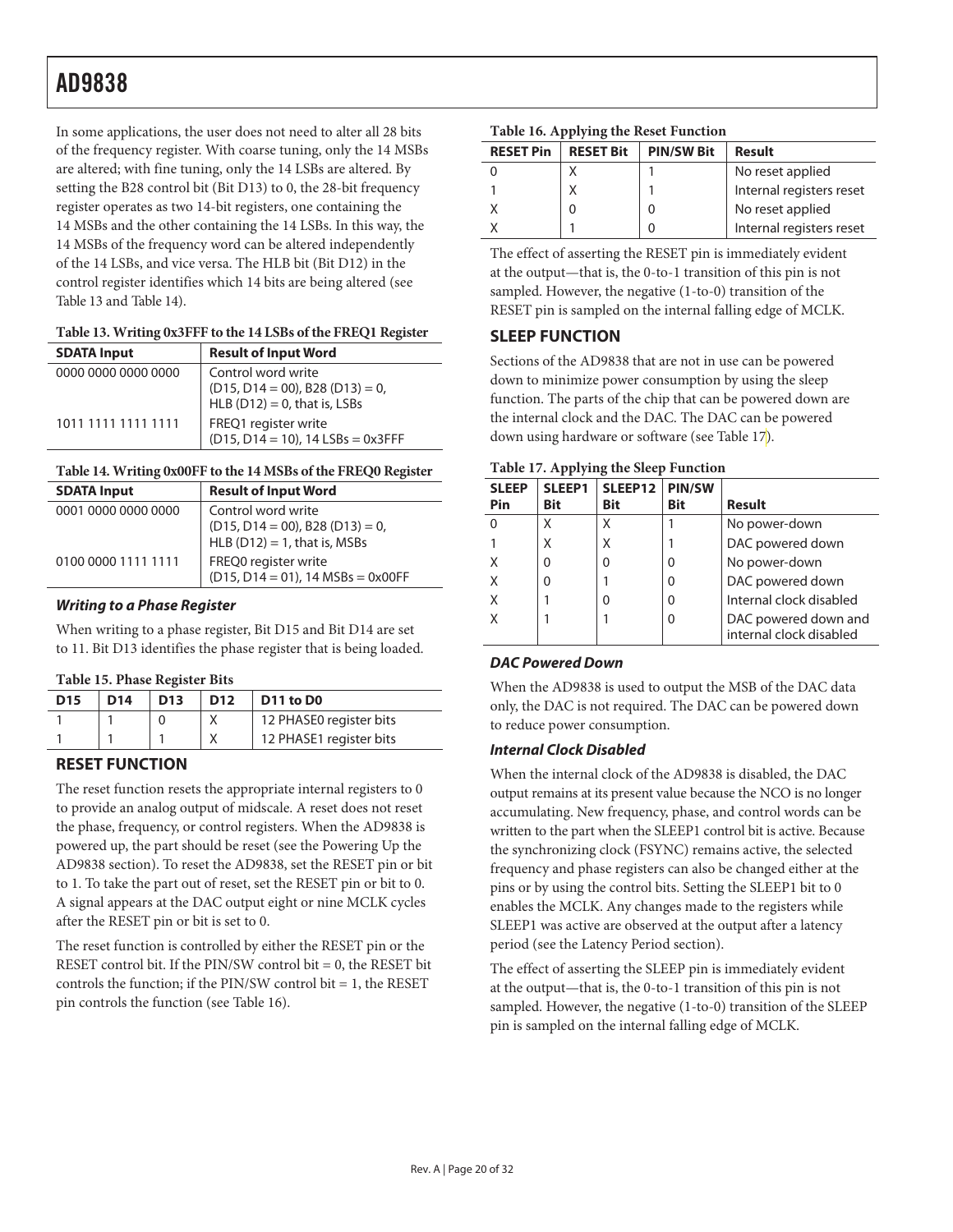The AD9838 offers a variety of outputs from the chip. The digital outputs are available from the SIGN BIT OUT pin. The available outputs are the comparator output or the MSB of the DAC data. The bits controlling the SIGN BIT OUT pin are listed in Table 18.

| <b>OPBITEN</b><br><b>Bit</b> | <b>MODE</b><br>Bit | <b>SIGN/PIB</b><br><b>Bit</b> | DIV <sub>2</sub><br>Bit | <b>SIGN BIT OUT Pin</b> |
|------------------------------|--------------------|-------------------------------|-------------------------|-------------------------|
|                              |                    |                               |                         | High impedance          |
|                              |                    | 0                             | 0                       | DAC data MSB/2          |
|                              |                    | U                             |                         | DAC data MSB            |
|                              |                    |                               | U                       | Reserved                |
|                              |                    |                               |                         | Comparator output       |
|                              |                    |                               |                         | Reserved                |

#### **Table 18. Outputs from the SIGN BIT OUT Pin**

The SIGN BIT OUT pin must be enabled before use. The OPBITEN bit (Bit D5) in the control register enables and disables this pin. When OPBITEN = 1, the SIGN BIT OUT pin is enabled. Note that if OPBITEN = 1, the MODE bit (Bit D1) in the control register should be set to 0. **Triangle Output** 

The AD9838 has an on-board comparator. To connect this comparator to the SIGN BIT OUT pin, the OPBITEN bit (Bit D5) and the SIGN/PIB bit (Bit D4) must be set to 1. After filtering the sinusoidal output from the DAC, the waveform can be applied to the comparator to generate a square waveform.

#### **MSB of the DAC Data**

The MSB of the DAC data can be output from the AD9838. By setting the OPBITEN bit (Bit D5) to 1 and the SIGN/PIB bit (Bit D4) to 0, the MSB of the DAC data is available at the SIGN BIT OUT pin. This output is useful as a coarse clock source. The square wave can also be divided by 2 before being output. The DIV2 bit (Bit D3) in the control register controls the frequency of this output from the SIGN BIT OUT pin.

#### **SIGN BIT OUT PIN IOUT AND IOUTB PINS**

The analog outputs from the AD9838 are available from the IOUT and IOUTB pins. The available outputs are a sinusoidal output or a triangular output (see Table 19).

Note that the SLEEP pin and the SLEEP12 bit must be set to 0 (the DAC is enabled) when using the IOUT and IOUTB pins.

|  | Table 19. Outputs from the IOUT and IOUTB Pins |  |  |
|--|------------------------------------------------|--|--|
|--|------------------------------------------------|--|--|

| <b>OPBITEN Bit</b> | <b>MODE Bit</b> | <b>IOUT and IOUTB Pin Output</b> |
|--------------------|-----------------|----------------------------------|
|                    |                 | Sinusoid                         |
|                    |                 | Triangle                         |
|                    |                 | Sinusoid                         |
|                    |                 | Reserved                         |

#### **Sinusoidal Output**

The SIN ROM converts the phase information from the frequency and phase registers into amplitude information, resulting in a sinusoidal signal at the output. To obtain a sinusoidal output from the IOUT and IOUTB pins, set the MODE bit (Bit D1) to 0.

**Comparator Output Comparator Output The SIN ROM** can be bypassed so that the truncated digital output from the NCO is sent to the DAC. In this case, the output is no longer sinusoidal. The DAC produces a 10-bit linear triangular function (see Figure 23). To obtain a triangle output from the IOUT and IOUTB pins, set the MODE bit (Bit D1) to 1 and the OPBITEN bit (Bit D5) to 0.



### **POWERING UP THE AD9838**

The flowchart in Figure 24 shows the operating routine for the AD9838. When the AD9838 is powered up, the part should be reset. This resets the appropriate internal registers to 0 to provide an analog output of midscale. To avoid spurious DAC outputs during AD9838 initialization, the RESET pin or the RESET bit should be set to 1 until the part is ready to begin generating an output.

A reset does not reset the phase, frequency, or control registers. These registers will contain invalid data and, therefore, should be set to known values by the user. The RESET pin or bit should then be set to 0 to begin generating an output. The data appears on the DAC output eight or nine MCLK cycles after the RESET pin or bit is set to 0.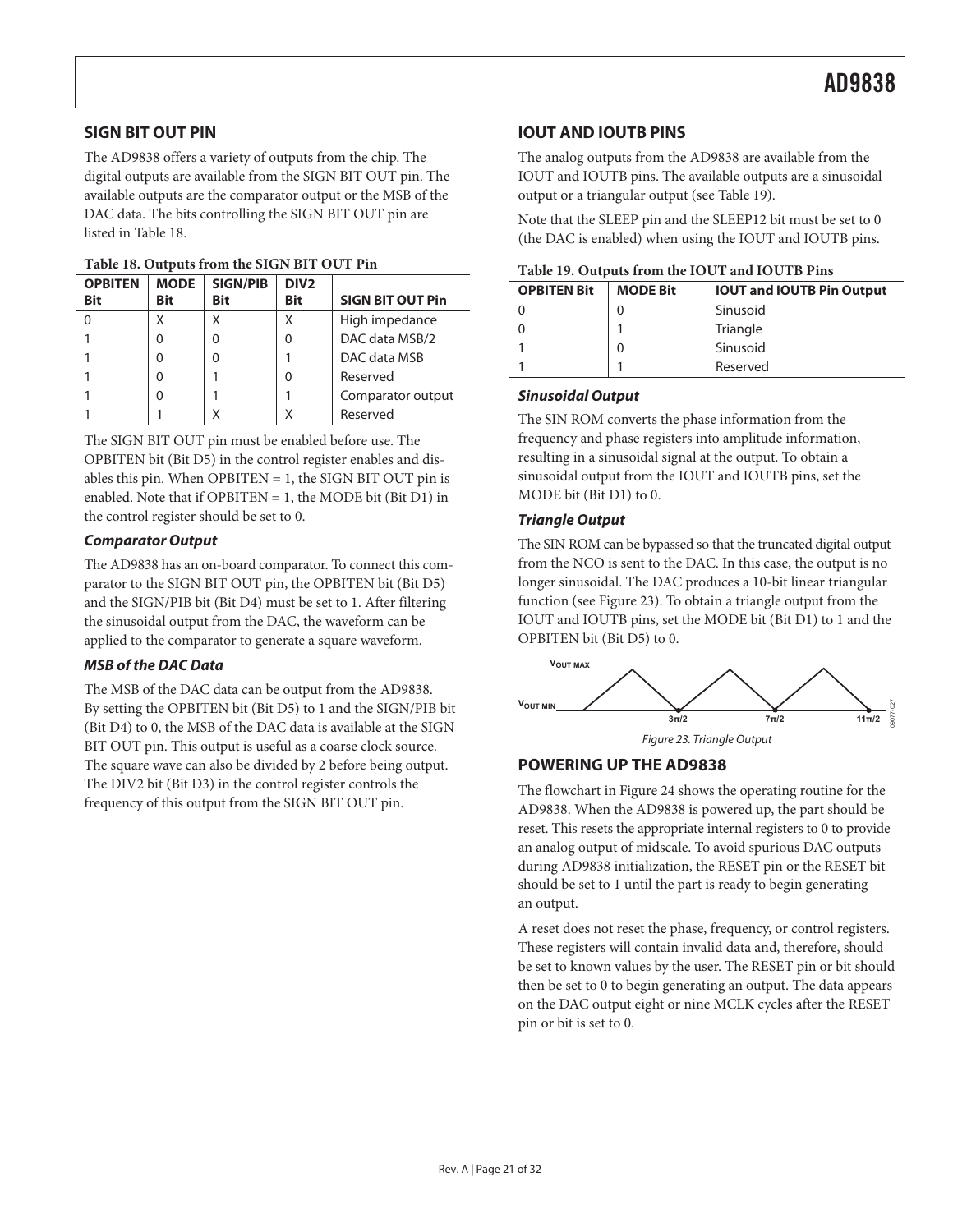

Figure 25. Flowchart for Initialization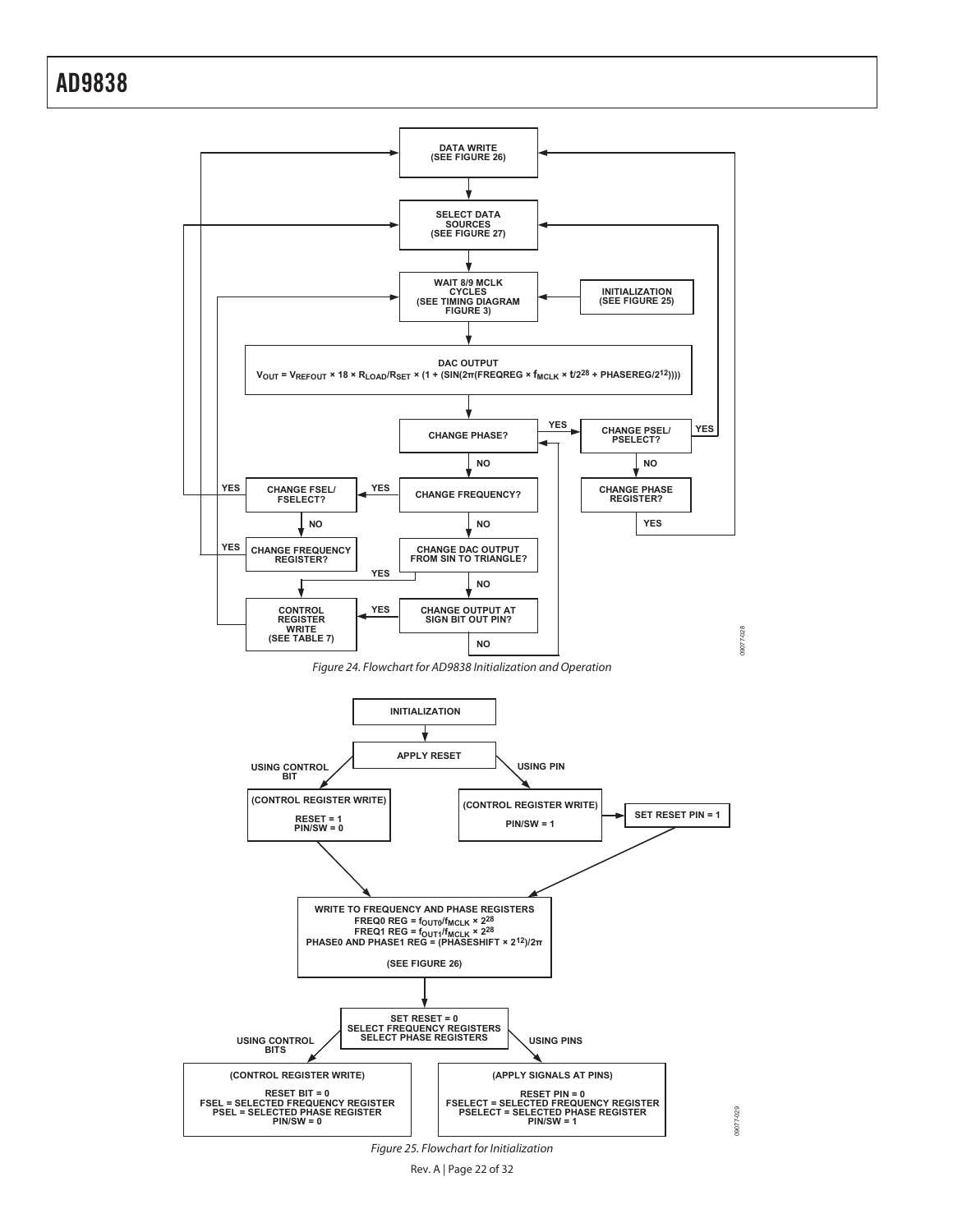

Figure 26. Flowchart for Data Writes



Figure 27. Flowchart for Selecting Data Sources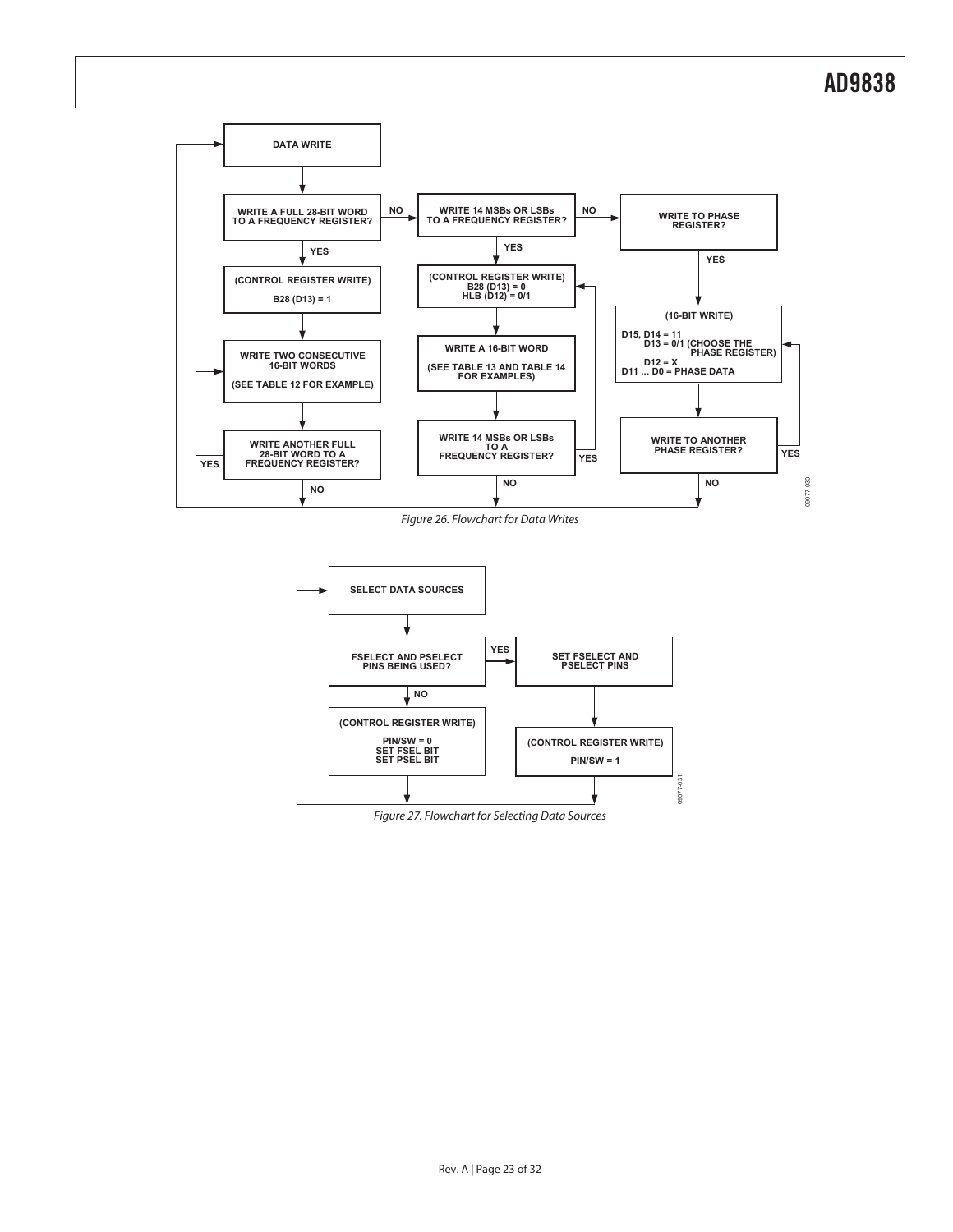## APPLICATIONS INFORMATION

The various output options available from the AD9838 make the part suitable for a wide variety of applications, including modulation applications. The AD9838 can be used to perform simple modulation, such as frequency shift keying (FSK). More complex modulation schemes, such as Gaussian minimum shift keying (GMSK) and quadrature phase shift keying (QPSK), can also be implemented using the AD9838.

In an FSK application, the two frequency registers of the AD9838 are loaded with different values. One frequency represents the space frequency, and the other represents the mark frequency. The digital data stream is fed to the FSELECT pin, causing the AD9838 to modulate the carrier frequency between the two values.

The AD9838 has two phase registers, enabling the part to perform phase shift keying (PSK). With PSK, the carrier frequency is phase shifted, that is, the phase is altered by an amount that is related to the bit stream input to the modulator.

The AD9838 is also suitable for signal generator applications. Using the on-board comparator, the device can be used to generate a square wave.

With its low current consumption, the part is also suitable for applications in which it can be used as a local oscillator.

### **GROUNDING AND LAYOUT**

The printed circuit board that houses the AD9838 should be designed so that the analog and digital sections are separated and confined to certain areas of the board. This facilitates the use of ground planes that can be separated easily. A minimum etch technique is generally best for ground planes because it provides the best shielding. Digital and analog ground planes should be joined in one place only. If the AD9838 is the only device that requires an AGND to DGND connection, the ground planes should be connected at the AGND and DGND pins of the AD9838. If the AD9838 is in a system where multiple devices require AGND to DGND connections, the connection should be made at one point only, a star ground point that should be established as close as possible to the AD9838.

Avoid running digital lines under the device; these lines couple noise onto the die. The analog ground plane should be allowed to run under the AD9838 to avoid noise coupling. The power supply lines to the AD9838 should use as large a track as possible to provide low impedance paths and reduce the effects of glitches on the power supply line. Fast switching signals, such as clocks, should be shielded with digital ground to avoid radiating noise to other sections of the board.

Avoid crossover of digital and analog signals. Traces on opposite sides of the board should run at right angles to each other to reduce the effects of feedthrough through the board. A microstrip technique is by far the best but is not always possible with a double-sided board. In this technique, the component side of the board is dedicated to ground planes and signals are placed on the other side.

Good decoupling is important. The analog and digital supplies to the AD9838 are independent and separately pinned out to minimize coupling between the analog and digital sections of the device. All analog and digital supplies should be decoupled to AGND and DGND, respectively, with 0.1 μF ceramic capacitors in parallel with 10 μF tantalum capacitors. To achieve the best performance from the decoupling capacitors, they should be placed as close as possible to the device, ideally right up against the device.

In systems where a common supply is used to drive both the AVDD and DVDD pins of the AD9838, it is recommended that the system's AVDD supply be used. This supply should have the recommended analog supply decoupling between the AVDD pin of the AD9838 and AGND, as well as the recommended digital supply decoupling capacitors between the DVDD pin and DGND.

Proper operation of the comparator requires good layout strategy. The layout must minimize the parasitic capacitance between  $V_{IN}$ and the SIGN BIT OUT pin by using a ground plane to add isolation. For example, in a multilayered board, the  $V_{IN}$  signal can be connected to the top layer, and the SIGN BIT OUT pin can be connected to the bottom layer. In this way, isolation is provided by the power and ground planes between  $V_{IN}$  and the SIGN BIT OUT pin.

### **INTERFACING TO MICROPROCESSORS**

The AD9838 has a standard serial interface that allows the part to interface directly with several microprocessors. The device uses an external serial clock to write the data or control information into the device. The serial clock can have a frequency of 40 MHz maximum. The serial clock can be continuous, or it can idle high or low between write operations. When data or control information is written to the AD9838, FSYNC is taken low and is held low until the 16 bits of data are written into the AD9838. The FSYNC signal frames the 16 bits of information that are loaded into the AD9838.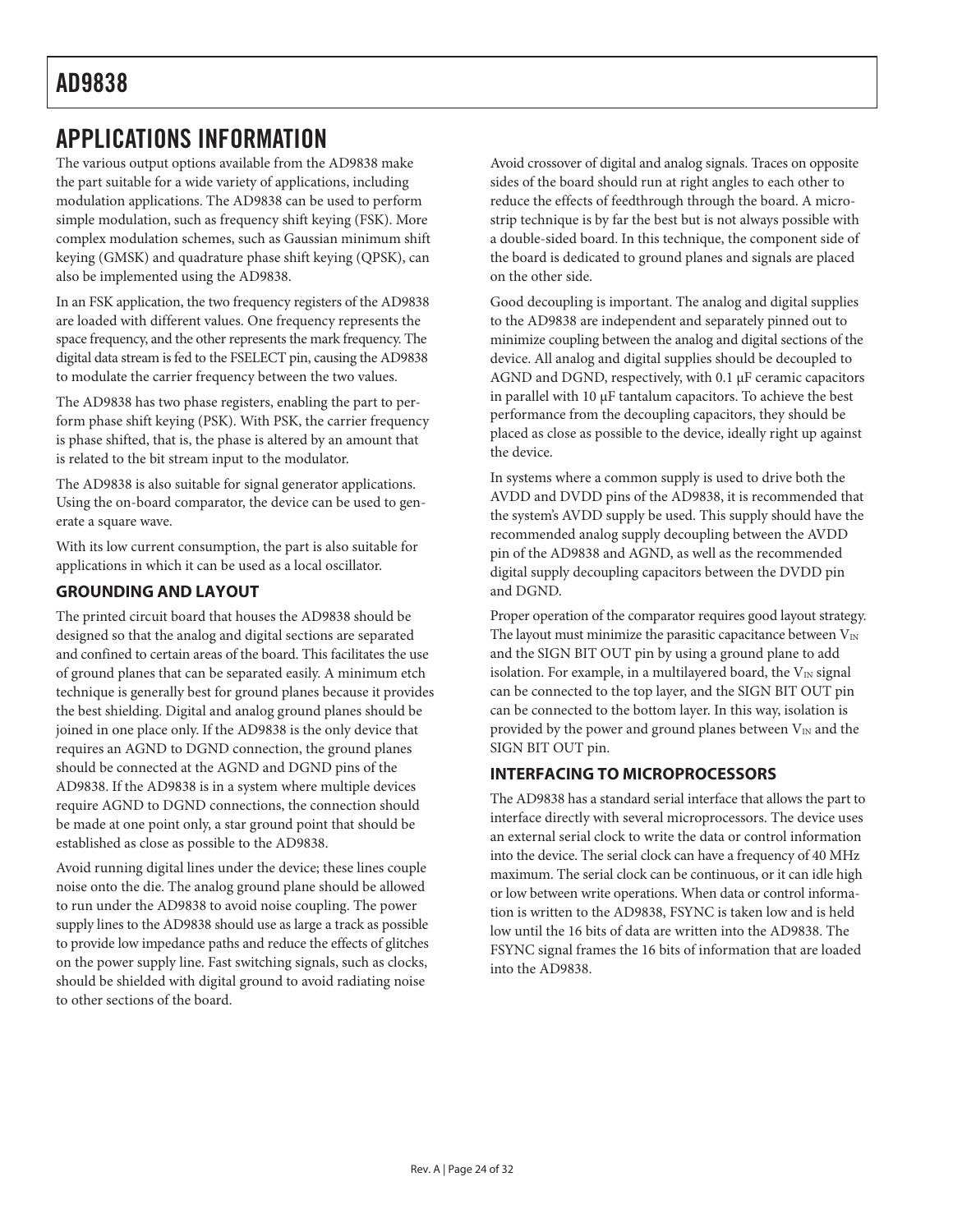#### **AD9838 to 68HC11/68L11 Interface**

Figure 28 shows the serial interface between the AD9838 and the 68HC11/68L11 microcontroller. The microcontroller is configured as the master by setting the MSTR bit in the SPCR to 1. This setting provides a serial clock on SCK; the MOSI output drives the serial data line, SDATA. Because the microcontroller does not have a dedicated frame sync pin, the FSYNC signal is derived from a port line (PC7). The setup conditions for correct operation of the interface are as follows:

- SCK idles high between write operations ( $CPOL = 0$ )
- Data is valid on the SCK falling edge (CPHA  $= 1$ )

When data is to be transmitted to the AD9838, the FSYNC line (PC7) is taken low. Serial data from the 68HC11/68L11 is transmitted in 8-bit bytes with only eight falling clock edges occurring in the transmit cycle. Data is transmitted MSB first. To load data into the AD9838, PC7 is held low after the first eight bits are transferred, and a second serial write operation is performed to the AD9838. Only after the second eight bits are transferred should FSYNC be taken high again.



Figure 28. 68HC11/68L11 to AD9838 Interface

09077-033

#### **AD9838 to 80C51/80L51 Interface**

Figure 29 shows the serial interface between the AD9838 and the 80C51/80L51 microcontroller. The microcontroller is operated in Mode 0 so that TxD of the 80C51/80L51 drives SCLK of the AD9838, and RxD drives the serial data line, SDATA. The FSYNC signal is derived from a bit programmable pin on the port (P3.3 is shown in Figure 29).

When data is to be transmitted to the AD9838, P3.3 is taken low. The 80C51/80L51 transmits data in 8-bit bytes with only eight falling SCLK edges occurring in each cycle. To load the remaining eight bits to the AD9838, P3.3 is held low after the first eight bits are transmitted, and a second write operation is initiated to transmit the second byte of data. P3.3 is taken high following the completion of the second write operation. SCLK should idle high between the two write operations.

The 80C51/80L51 outputs the serial data in a format that has the LSB first. The AD9838 accepts the MSB first (the four MSBs are the control information, the next four bits are the address, and the eight LSBs contain the data when writing to a destination register). Therefore, the transmit routine of the 80C51/80L51 must take this into account and rearrange the bits so that the MSB is output first.



Figure 29. 80C51/80L51 to AD9838 Interface

#### **AD9838 to DSP56002 Interface**

Figure 30 shows the interface between the AD9838 and the DSP56002. The DSP56002 is configured for normal mode asynchronous operation with a gated internal clock ( $SYN = 0$ ,  $GCK = 1$ ,  $SCKD = 1$ ). The frame sync pin is generated internally  $(SC2 = 1)$ , the transfers are 16 bits wide (WL1 = 1, WL0 = 0), and the frame sync signal frames the 16 bits ( $FSL = 0$ ). The frame sync signal is available on the SC2 pin, but it must be inverted before it is applied to the AD9838. The interface to the DSP56000/DSP56001 is similar to that of the DSP56002.



Figure 30. DSP56002 to AD9838 Interface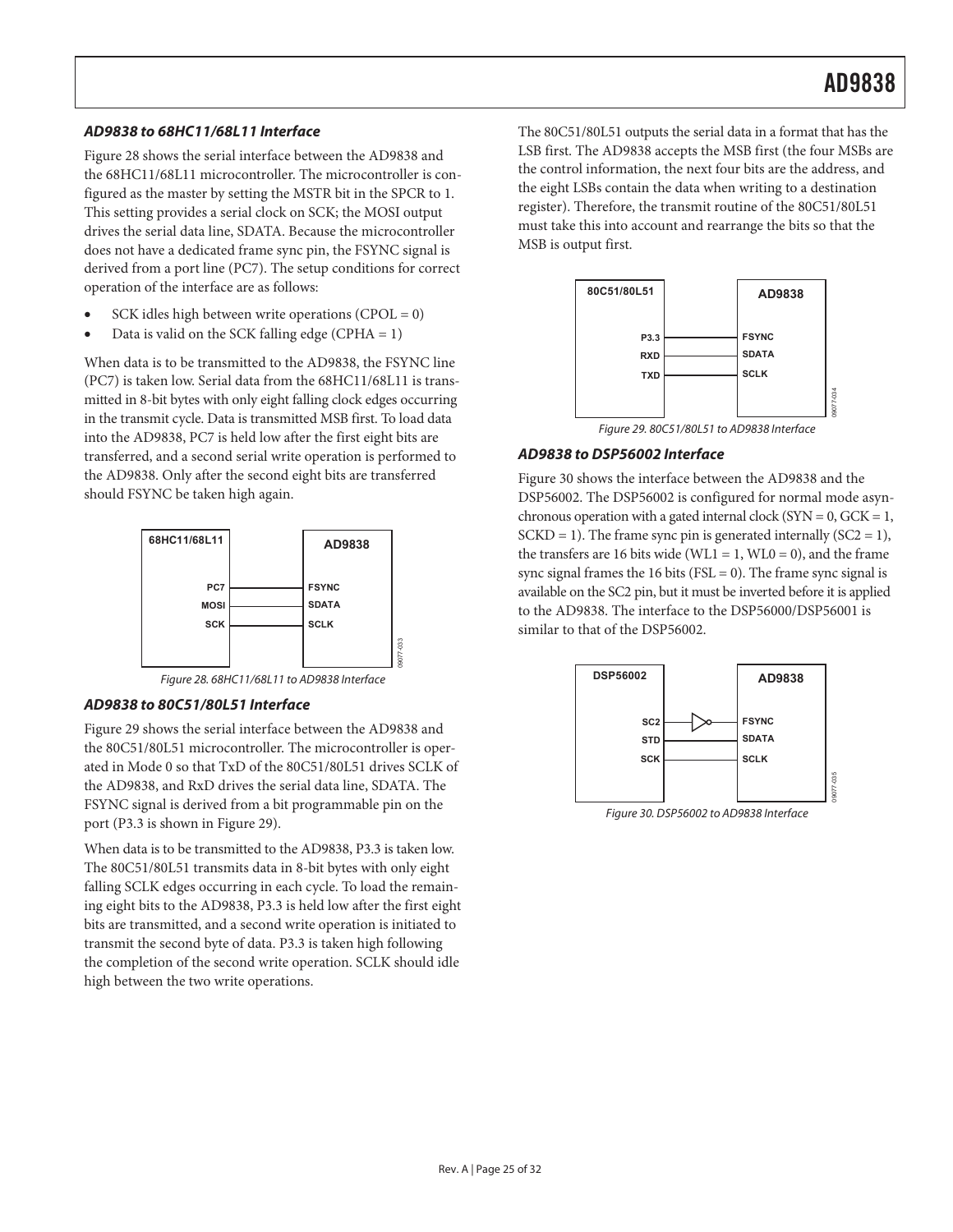## EVALUATION BOARD

The AD9838 evaluation board allows designers to evaluate the high performance AD9838 DDS modulator with a minimum of effort.

### **SYSTEM DEMONSTRATION PLATFORM**

The system demonstration platform (SDP) is a hardware and software evaluation tool for use in conjunction with product evaluation boards. The SDP board is based on the Blackfin® ADSP-BF527 processor with USB connectivity to the PC through a USB 2.0 high speed port. For more information, see the SDP board product page.

Note that the SDP board is sold separately from the AD9838 evaluation board.

### **AD9838 TO SPORT INTERFACE**

The Analog Devices SDP board has a SPORT serial port that is used to control the serial inputs to the AD9838. The connections are shown in Figure 31.





09077-041

### **EVALUATION KIT**

The DDS evaluation kit includes a populated, tested AD9838 printed circuit board (PCB). The schematics of the evaluation board are shown in Figure 33 and Figure 34.

The software provided in the evaluation kit allows the user to easily program the AD9838 (see Figure 32). The evaluation software runs on any IBM-compatible PC with Microsoft® Windows® software installed (including Windows 7). The software is compatible with both 32-bit and 64-bit operating systems.

More information about the evaluation software is available on the software CD and on the AD9838 product page.



Figure 32. AD9838 Evaluation Software Interface

### **CRYSTAL OSCILLATOR VS. EXTERNAL CLOCK**

The AD9838 can operate with master clocks up to 16 MHz. A 16 MHz oscillator is included on the evaluation board. This oscillator can be removed and, if required, an external CMOS clock can be connected to the part. Options for the general oscillator include the following:

- x AEL 301-Series oscillators, AEL Crystals
- SG-310SCN oscillators, Epson Electronics

### **POWER SUPPLY**

Power to the AD9838 evaluation board can be provided from the USB connector or externally through pin connections. The power leads should be twisted to reduce ground loops.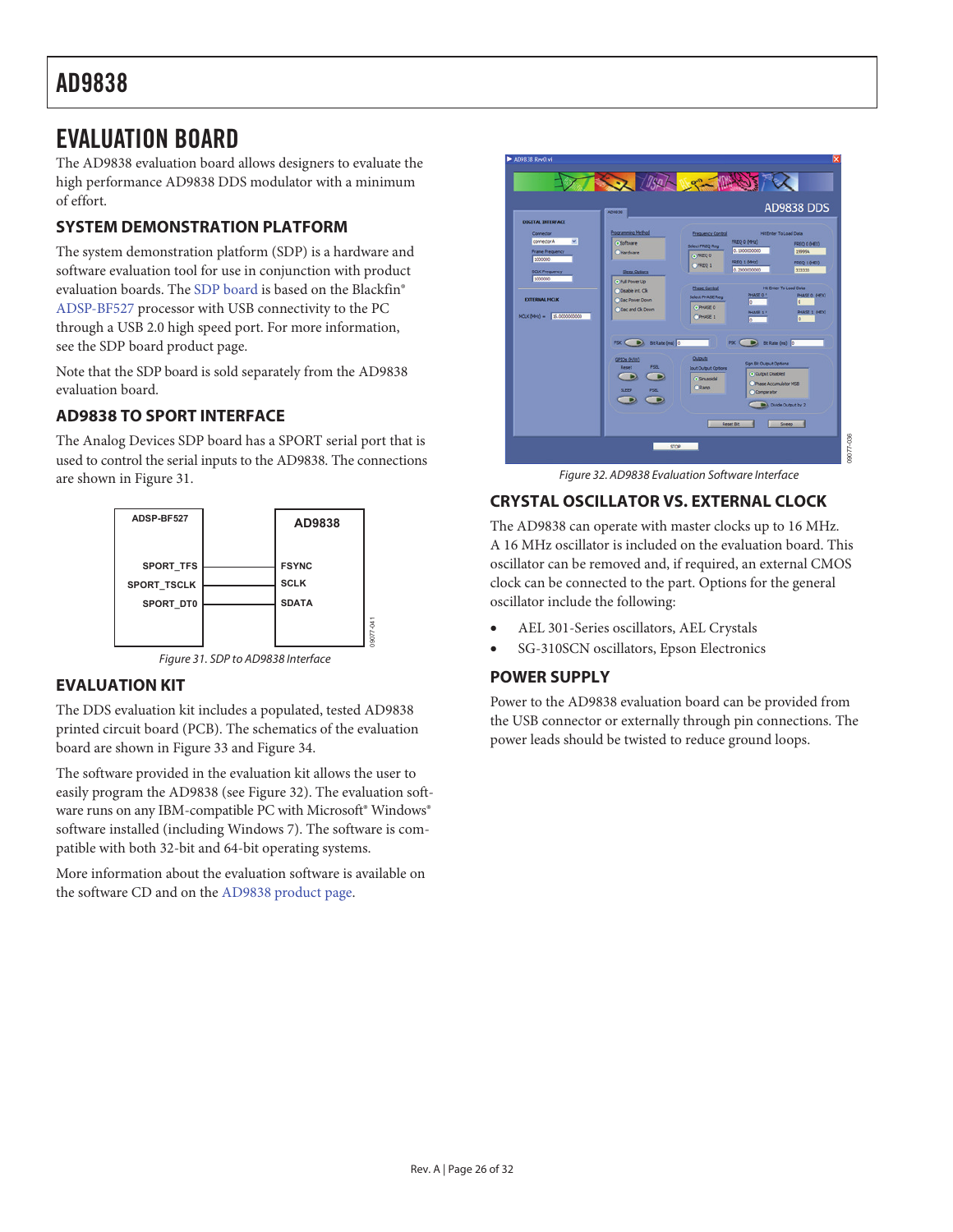### **EVALUATION BOARD SCHEMATICS**



Figure 33. Evaluation Board Schematic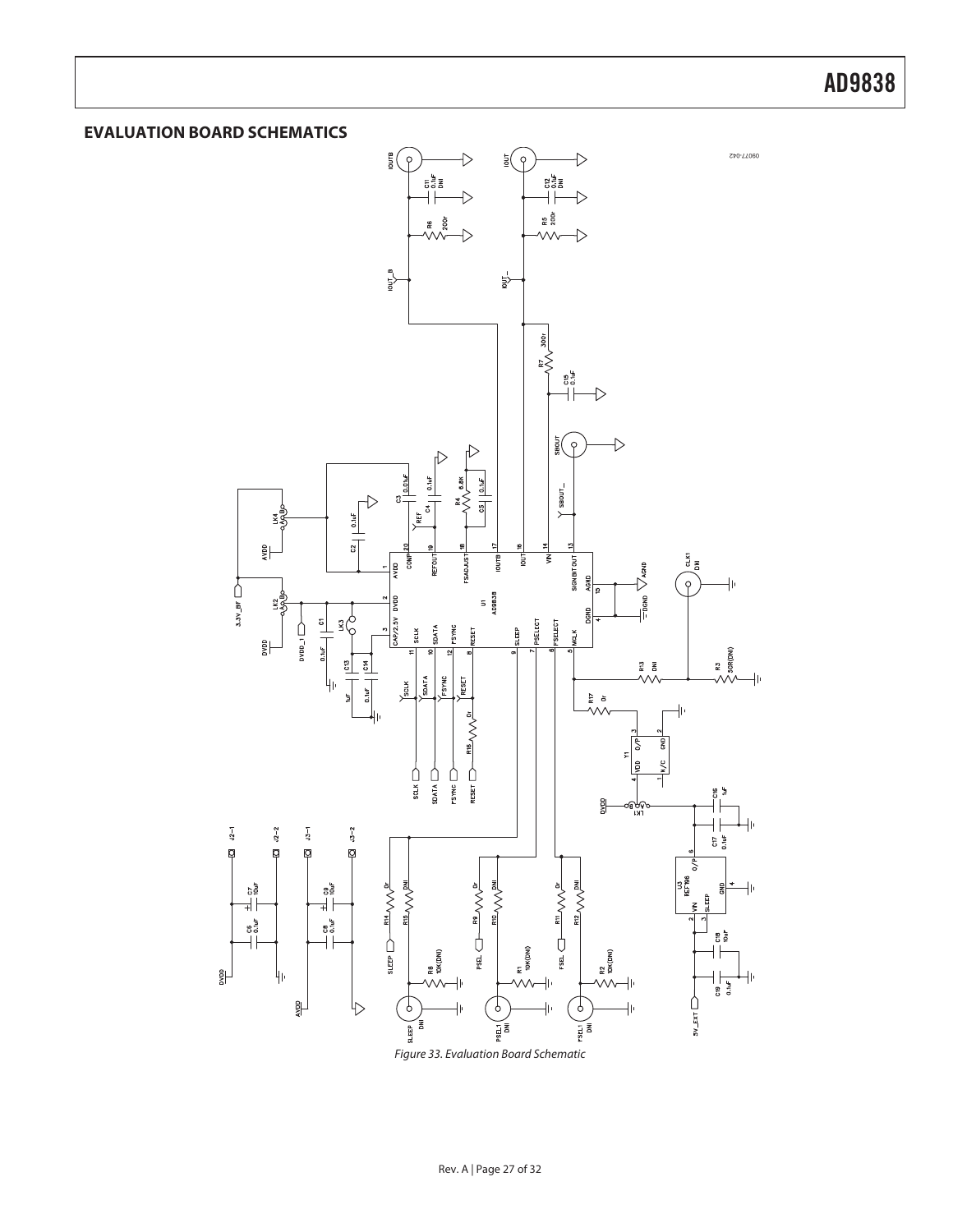

Figure 34. SDP Connector Schematic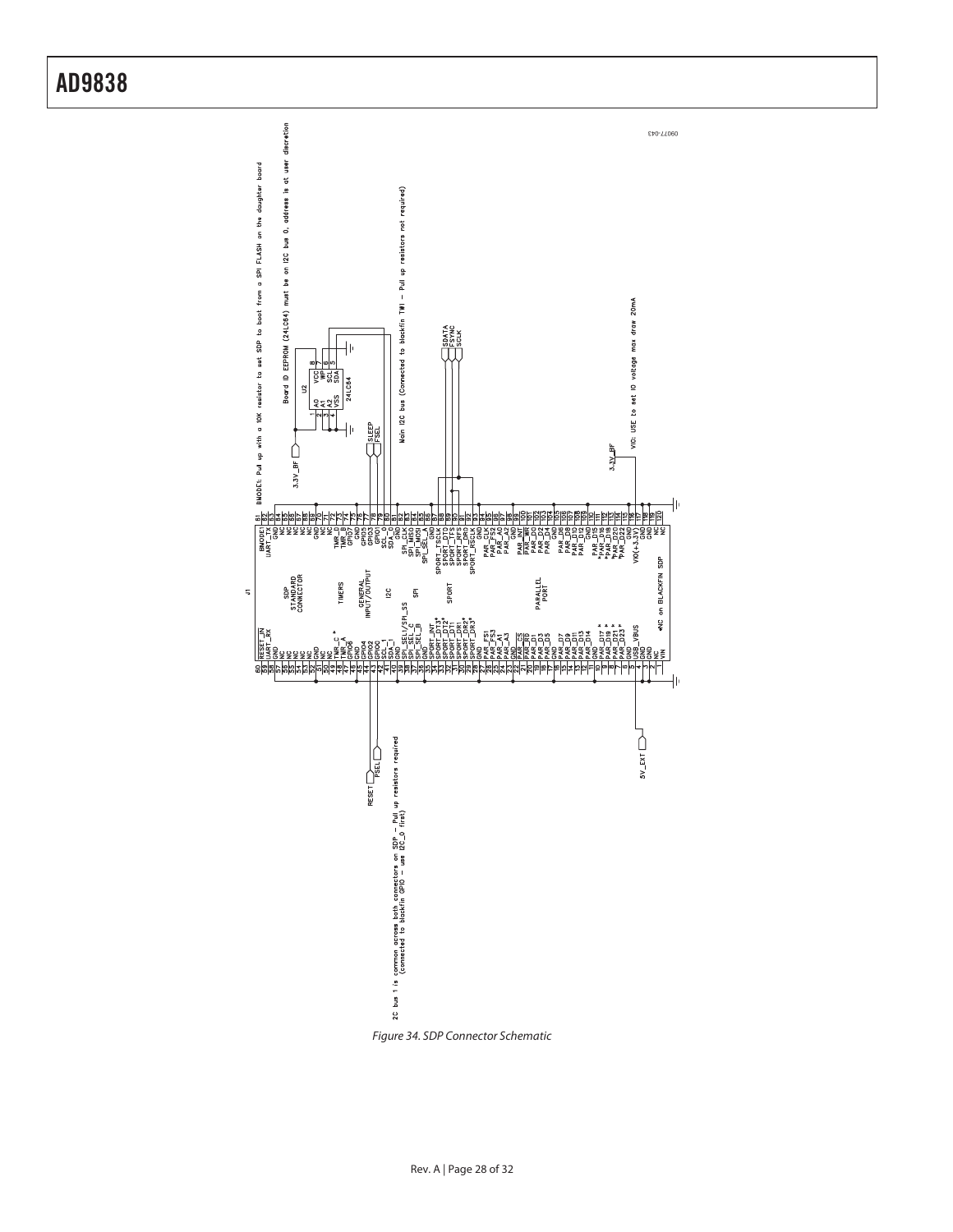### **EVALUATION BOARD LAYOUT**

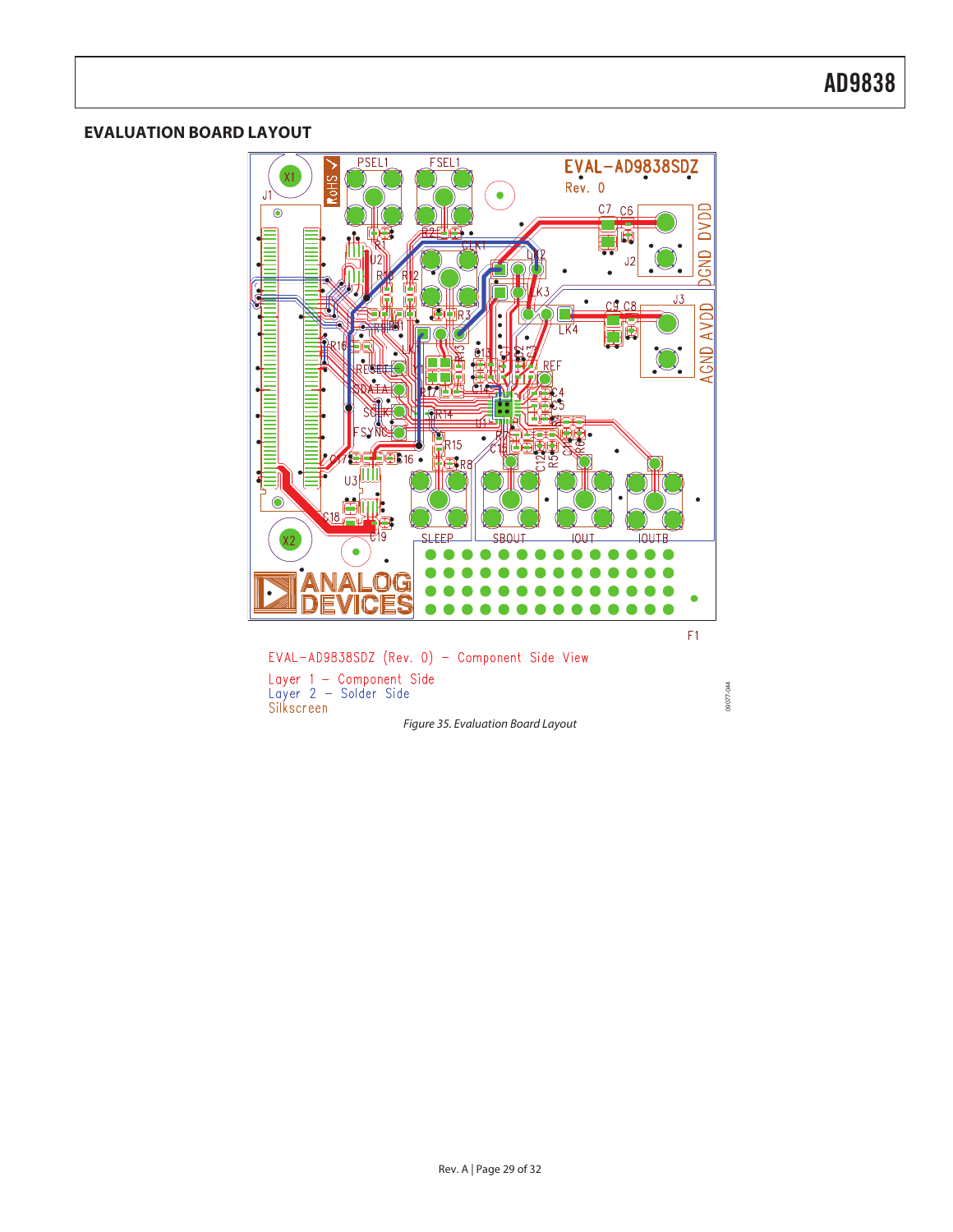## OUTLINE DIMENSIONS



#### **ORDERING GUIDE**

| Model <sup>1,2</sup> | <b>Temperature Range</b>            | <b>Max MCLK</b> | <b>Package Description</b>                       | <b>Package Option</b> |
|----------------------|-------------------------------------|-----------------|--------------------------------------------------|-----------------------|
| AD9838BCPZ-RL        | $-40^{\circ}$ C to $+125^{\circ}$ C | 16 MHz          | 20-Lead Lead Frame Chip Scale Package [LFCSP WQ] | $CP-20-10$            |
| AD9838BCPZ-RL7       | $-40^{\circ}$ C to $+125^{\circ}$ C | 16 MHz          | 20-Lead Lead Frame Chip Scale Package [LFCSP WQ] | $CP-20-10$            |
| AD9838ACPZ-RL        | $-40^{\circ}$ C to $+125^{\circ}$ C | 5 MHz           | 20-Lead Lead Frame Chip Scale Package [LFCSP_WQ] | $CP-20-10$            |
| AD9838ACPZ-RL7       | $-40^{\circ}$ C to $+125^{\circ}$ C | 5 MHz           | 20-Lead Lead Frame Chip Scale Package [LFCSP WQ] | $CP-20-10$            |
| EVAL-AD9838SDZ       |                                     |                 | <b>Evaluation Board</b>                          |                       |

<sup>1</sup> Z = RoHS Compliant Part.<br><sup>2</sup> The evaluation board for the AD9838 requires the system demonstration platform (SDP) board, which is sold separately.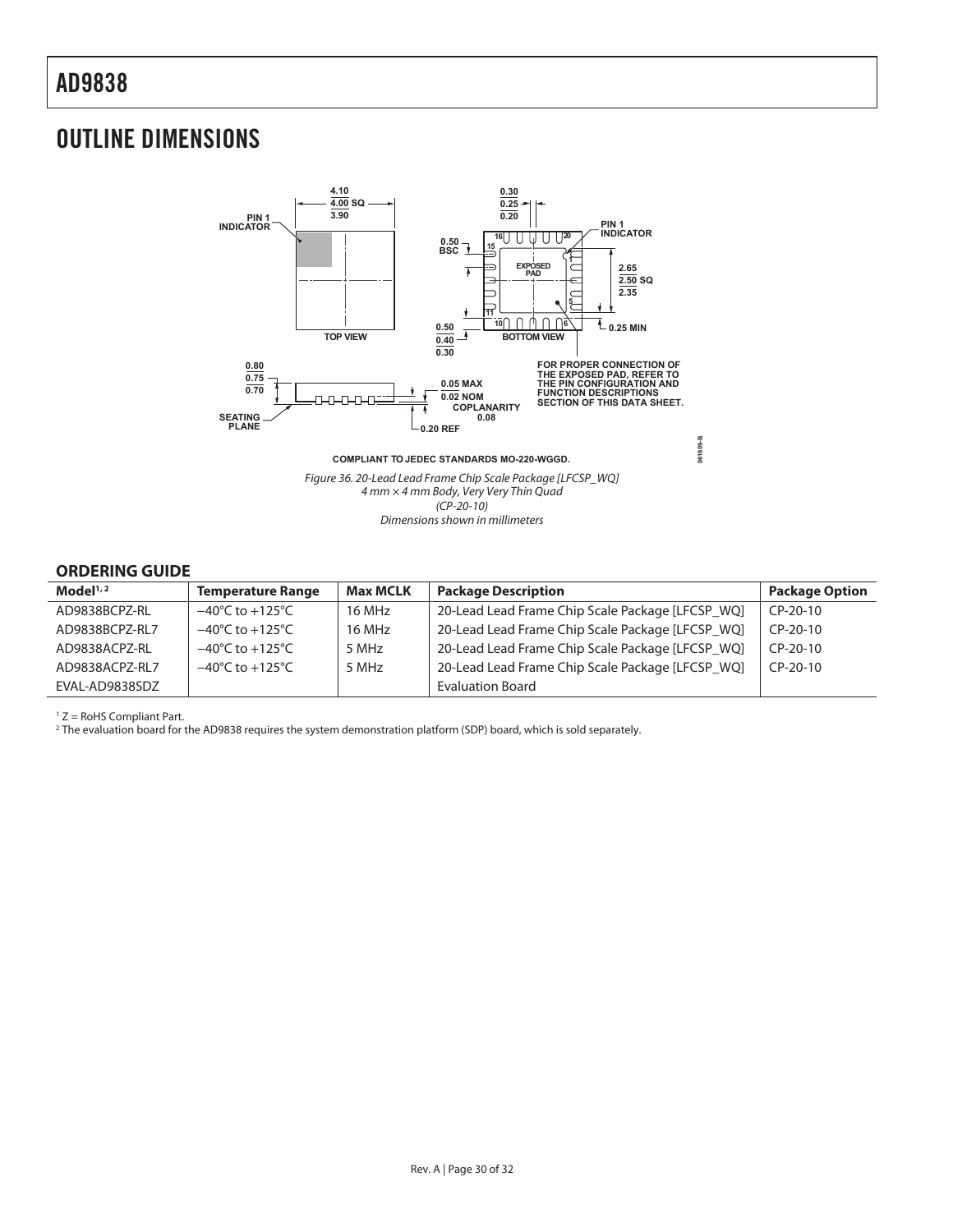## **NOTES**